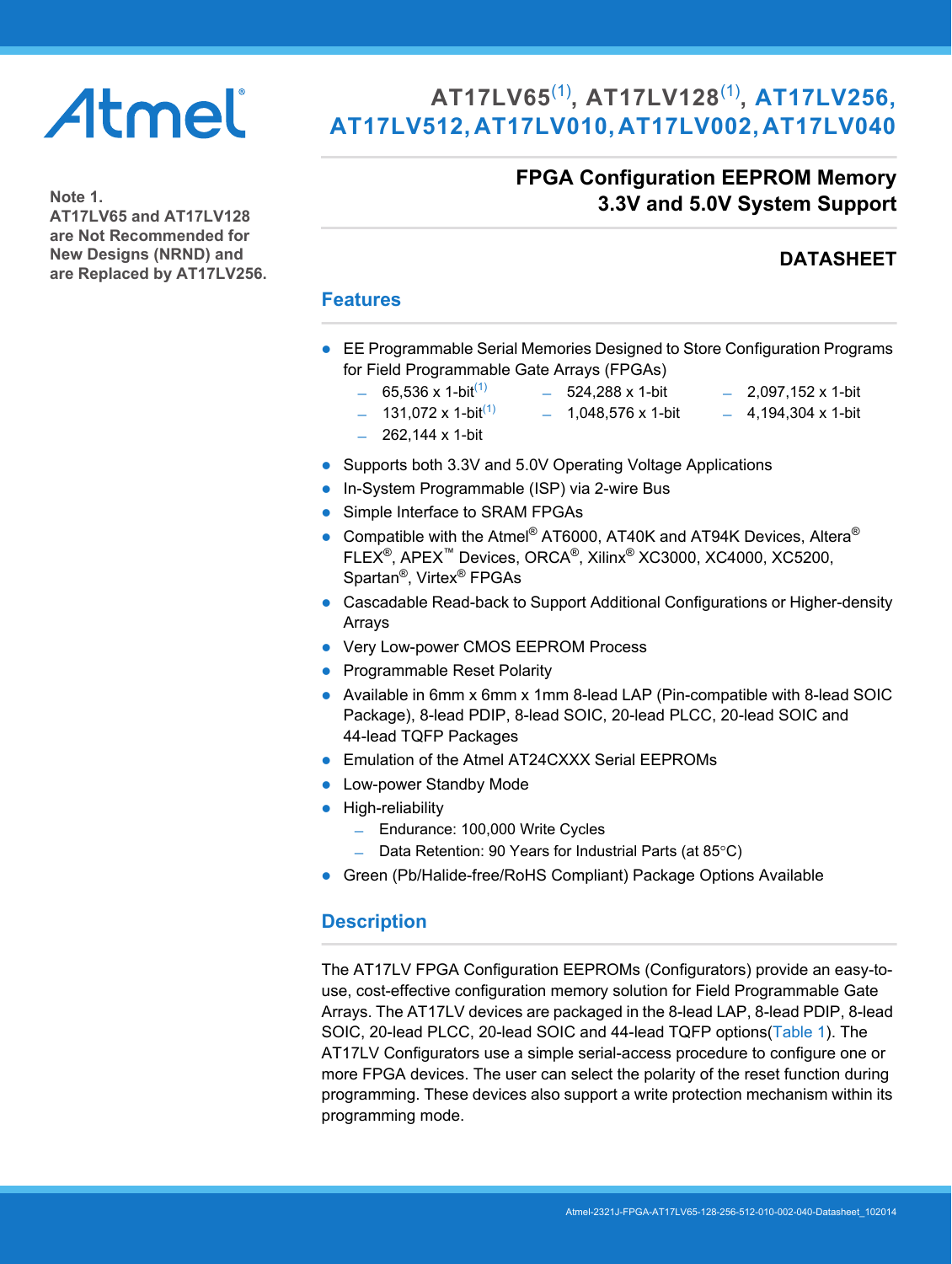The AT17LV configurators can be programmed with industry-standard programmers, the Atmel ATDH2200E Programming Kit, or the Atmel ATDH2225 ISP Cable.

#### <span id="page-1-0"></span>**Table 1. AT17LV Packages**

| Package      | AT17LV65/128/256 <sup>(4)</sup> | AT17LV512/010       | <b>AT17LV002</b>    | <b>AT17LV040</b> |
|--------------|---------------------------------|---------------------|---------------------|------------------|
| 8-lead LAP   | Yes                             | Yes                 | Yes                 | (3)              |
| 8-lead PDIP  | Yes                             | Yes                 | –                   |                  |
| 8-lead SOIC  | <b>Yes</b>                      | Use 8-lead $LAP(1)$ | Use 8-lead $LAP(1)$ | (3)              |
| 20-lead PLCC | Yes                             | Yes                 | <b>Yes</b>          |                  |
| 20-lead SOIC | $Yes^{(2)}$                     |                     | $Yes^{(2)}$         |                  |
| 44-lead TQFP |                                 |                     | <b>Yes</b>          | <b>Yes</b>       |

<span id="page-1-3"></span><span id="page-1-2"></span>Notes: 1. The 8-lead LAP package has the same footprint as the 8-lead SOIC. Since an 8-lead SOIC package is not available for the AT17LV512/010/002 devices, it is possible to use an 8-lead LAP package instead.

2. The pinout for the AT17LV65 (NRND), AT17LV128 (NRND), and AT17LV256 is not pin-for-pin compatible with the AT17LV512/010/002 devices.

<span id="page-1-1"></span>3. Refer to the AT17F datasheet which is available on the Atmel website.

<span id="page-1-4"></span>4. The AT17LV65 and AT17LV128 are not recommended for new designs (NRND).

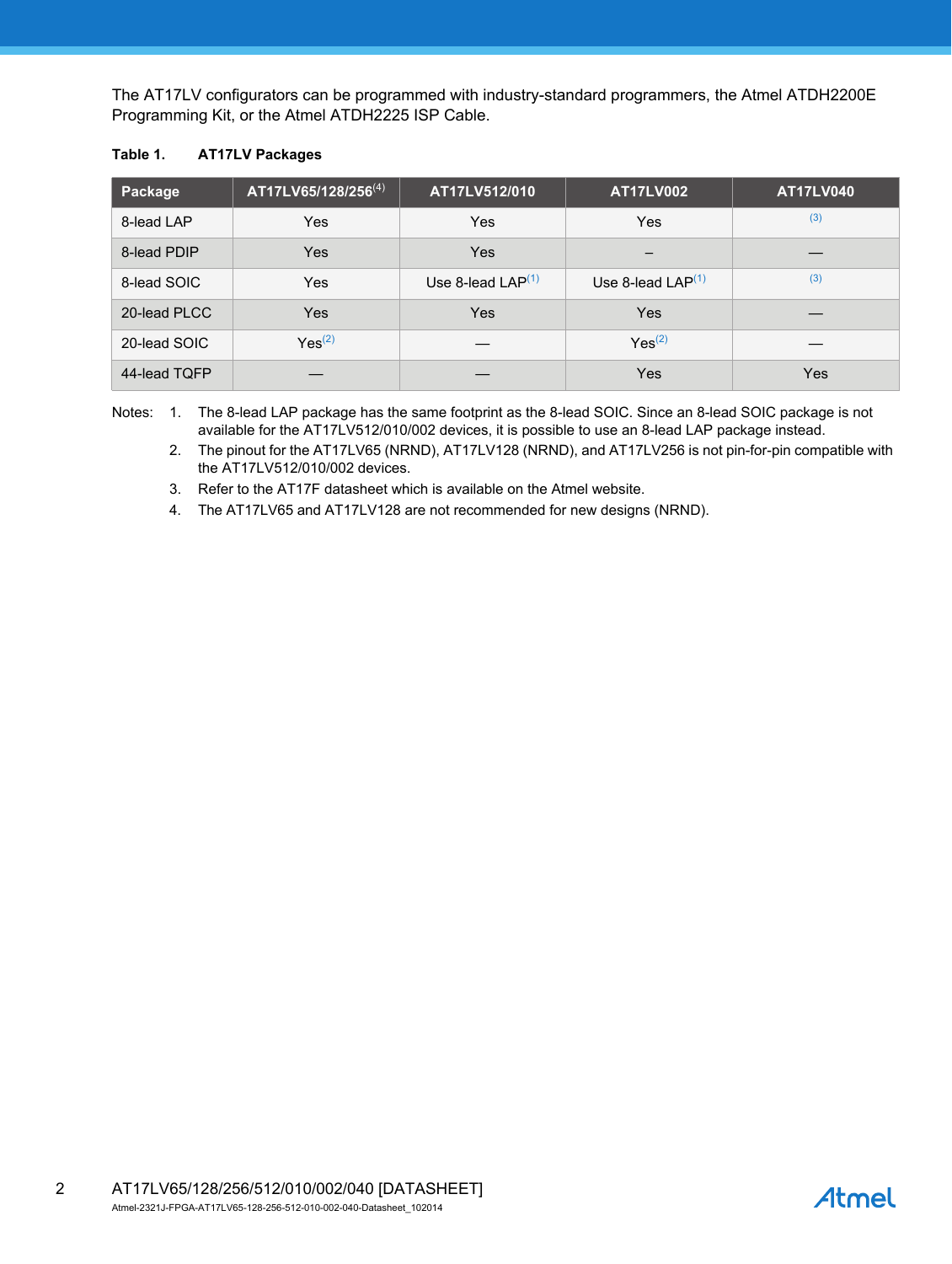# **1. Pin Configuration and Descriptions**

| <b>Table 1-1.</b> | <b>Pin Descriptions</b> |
|-------------------|-------------------------|
|-------------------|-------------------------|

| Pin             | <b>Description</b>                                                                                                                                                                                                                                                                                                                                                                                                                                                                            |
|-----------------|-----------------------------------------------------------------------------------------------------------------------------------------------------------------------------------------------------------------------------------------------------------------------------------------------------------------------------------------------------------------------------------------------------------------------------------------------------------------------------------------------|
| <b>DATA</b>     | Three-state Data Output for Configuration. Open-collector bi-directional pin for<br>programming.                                                                                                                                                                                                                                                                                                                                                                                              |
| <b>CLK</b>      | Clock Input. Used to increment the internal address and bit counter for reading and<br>programming.                                                                                                                                                                                                                                                                                                                                                                                           |
| WP1             | Write Protect (1). Used to protect portions of memory during programming. Disabled<br>by default due to internal pull-down resistor. This input pin is not used during FPGA loading<br>operations. This pin is only available on AT17LV512/010/002 devices.                                                                                                                                                                                                                                   |
| <b>RESET/OE</b> | RESET (Active Low) / Output Enable (Active High) when SER_EN is High. A Low level on<br>RESET/OE resets both the address and bit counters. A High level (with CE Low) enables the<br>data output driver. The logic polarity of this input is programmable as either RESET/OE or<br>RESET/OE. For most applications, RESET should be programmed active Low. This document<br>describes the pin as RESET/OE.                                                                                    |
| <b>WP</b>       | Write Protect Input (when CE is Low) during programming only (SER_EN Low). When WP is<br>Low, the entire memory can be written. When WP is enabled (High), the lowest block of the<br>memory cannot be written. This pin is only available on the AT17LV65 (NRND),<br>AT17LV128 (NRND), and the AT17LV256.                                                                                                                                                                                    |
| WP <sub>2</sub> | <b>Write Protect (2).</b> Used to protect portions of memory during programming. Disabled<br>by default due to internal pull-down resistor. This input pin is not used during FPGA loading<br>operations. This pin is only available on the AT17LV512/010.                                                                                                                                                                                                                                    |
| CE              | Chip Enable Input (Active Low). A Low level (with OE High) allows CLK to increment the<br>address counter and enables the data output driver. A High level on CE disables both the<br>address and bit counters and forces the device into a low-power standby mode. Note that this<br>pin will not enable/disable the device in the Two-Wire Serial Programming mode (SER_EN<br>Low).                                                                                                         |
| <b>GND</b>      | Ground. A 0.2 $\mu$ F decoupling capacitor between $V_{CC}$ and GND is recommended.                                                                                                                                                                                                                                                                                                                                                                                                           |
| <b>CEO</b>      | Chip Enable Output (Active Low). This output goes Low when the address counter has<br>reached its maximum value. In a daisy chain of AT17LV devices, the CEO pin of one device<br>must be connected to the CE input of the next device in the chain. It will stay Low as long as<br>CE is Low and OE is High. It will then follow CE until OE goes Low; thereafter, CEO will stay<br>High until the entire EEPROM is read again. This CEO feature is not available on the<br>AT17LV65 (NRND). |
| A2              | <b>Device Selection Input, A2.</b> This is used to enable (or select) the device during programming<br>(i.e., when SER EN is Low). A2 has an internal pull-down resistor.                                                                                                                                                                                                                                                                                                                     |
| <b>READY</b>    | Open Collector Reset State Indicator. Driven Low during power-up reset, released when<br>power-up is complete. It is recommended to use a 4.7k $\Omega$ pull-up resistor when this pin is used.                                                                                                                                                                                                                                                                                               |
| SER_EN          | Serial Enable must be held High during FPGA loading operations. Bringing SER EN Low<br>enables the 2-wire Serial Programming Mode. For non-ISP applications, SER EN should be<br>tied to $V_{CC}$ .                                                                                                                                                                                                                                                                                           |
| $V_{\rm CC}$    | Power Supply. 3.3V (±10%) and 5.0V (±10%) power supply pin.                                                                                                                                                                                                                                                                                                                                                                                                                                   |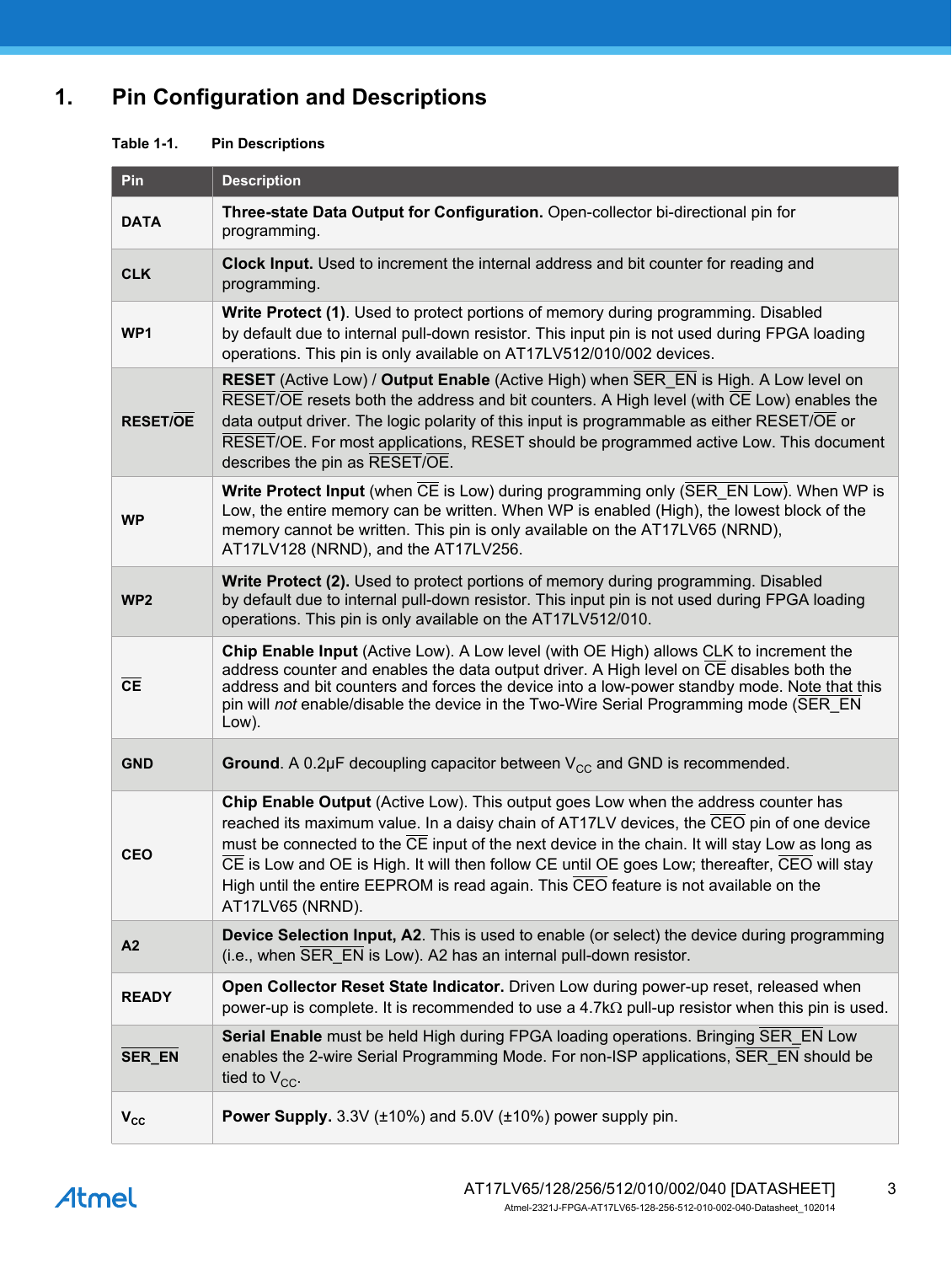#### **Table 1-2. Pin Configurations**

|                               |               |                                   | AT17LV65/128/256 <sup>(2)</sup> |                        |                              | AT17LV512/010          |                          | <b>AT17LV002</b>       |                          |                        | <b>AT17LV040</b>         |
|-------------------------------|---------------|-----------------------------------|---------------------------------|------------------------|------------------------------|------------------------|--------------------------|------------------------|--------------------------|------------------------|--------------------------|
| <b>Name</b>                   | $\mathsf{IO}$ | 8-lead<br>DIP/LAP/<br><b>SOIC</b> | 20-lead<br><b>PLCC</b>          | 20-lead<br><b>SOIC</b> | 8-lead<br>DIP/<br><b>LAP</b> | 20-lead<br><b>PLCC</b> | 8-lead<br><b>LAP</b>     | 20-lead<br><b>PLCC</b> | 20-lead<br><b>SOIC</b>   | 44-lead<br><b>TQFP</b> | 44-lead<br><b>TQFP</b>   |
| <b>DATA</b>                   | I/O           | $\mathbf{1}$                      | $\overline{2}$                  | $\overline{2}$         | $\mathbf{1}$                 | $\overline{2}$         | $\mathbf{1}$             | $\overline{2}$         | $\mathbf{1}$             | 40                     | 40                       |
| <b>CLK</b>                    | L             | $\overline{2}$                    | $\overline{\mathbf{4}}$         | $\overline{4}$         | $\overline{2}$               | $\overline{4}$         | $\overline{2}$           | $\overline{4}$         | $\mathbf{3}$             | 43                     | 43                       |
| WP1                           | $\mathbf{I}$  | $\qquad \qquad -$                 | $\qquad \qquad -$               | $\qquad \qquad -$      | $\qquad \qquad -$            | $\overline{5}$         | $\overline{\phantom{0}}$ | 5                      | $\qquad \qquad -$        | $\overline{7}$         | $\overline{\phantom{m}}$ |
| RESET/OE                      | $\mathbf{I}$  | $\mathfrak{S}$                    | 6                               | $\,6\,$                | $\mathfrak{S}$               | $6\phantom{a}$         | $\mathbf{3}$             | $\,6\,$                | $\boldsymbol{8}$         | 13                     | 13                       |
| WP <sub>2</sub>               | $\mathsf{I}$  | $\qquad \qquad -$                 | -                               | $\qquad \qquad -$      | $\qquad \qquad -$            | $\overline{7}$         | $\qquad \qquad -$        | $\overline{7}$         | $\qquad \qquad -$        | -                      | $\qquad \qquad -$        |
| $\overline{\text{CE}}$        | L             | $\overline{\mathbf{4}}$           | $\bf 8$                         | $\,8\,$                | $\overline{\mathbf{4}}$      | $\bf 8$                | $\overline{\mathbf{4}}$  | $\,8\,$                | 10                       | 15                     | 15                       |
| <b>GND</b>                    |               | 5                                 | 10                              | 10                     | $\sqrt{5}$                   | 10                     | $5\overline{)}$          | 10                     | 11                       | 18                     | 18                       |
| $\overline{\text{CEO}}^{(1)}$ | $\circ$       | $\,6\,$                           | 14                              | 14                     | $\,6\,$                      | 14                     | $\,6\,$                  | 14                     | 13                       | 21                     | 21                       |
| A2                            | $\mathsf I$   |                                   |                                 |                        |                              |                        |                          |                        | $\qquad \qquad -$        |                        |                          |
| <b>READY</b>                  | $\mathsf O$   | $\qquad \qquad -$                 | $\qquad \qquad -$               | $\qquad \qquad -$      | $\qquad \qquad -$            | 15                     | $\qquad \qquad -$        | 15                     | $\overline{\phantom{a}}$ | 23                     | 23                       |
| SER_EN                        | $\mathsf{L}$  | $\overline{7}$                    | 17                              | 17                     | $\overline{7}$               | 17                     | $\overline{7}$           | 17                     | 18                       | 35                     | 35                       |
| $V_{\rm CC}$                  |               | $\bf 8$                           | 20                              | 20                     | $\bf 8$                      | 20                     | $\bf 8$                  | 20                     | 20                       | 38                     | 38                       |

<span id="page-3-1"></span><span id="page-3-0"></span>Notes: 1. The CEO feature is not available on the AT17LV65 (NRND).

2. The AT17LV65 and AT17LV128 are not recommended for new designs.

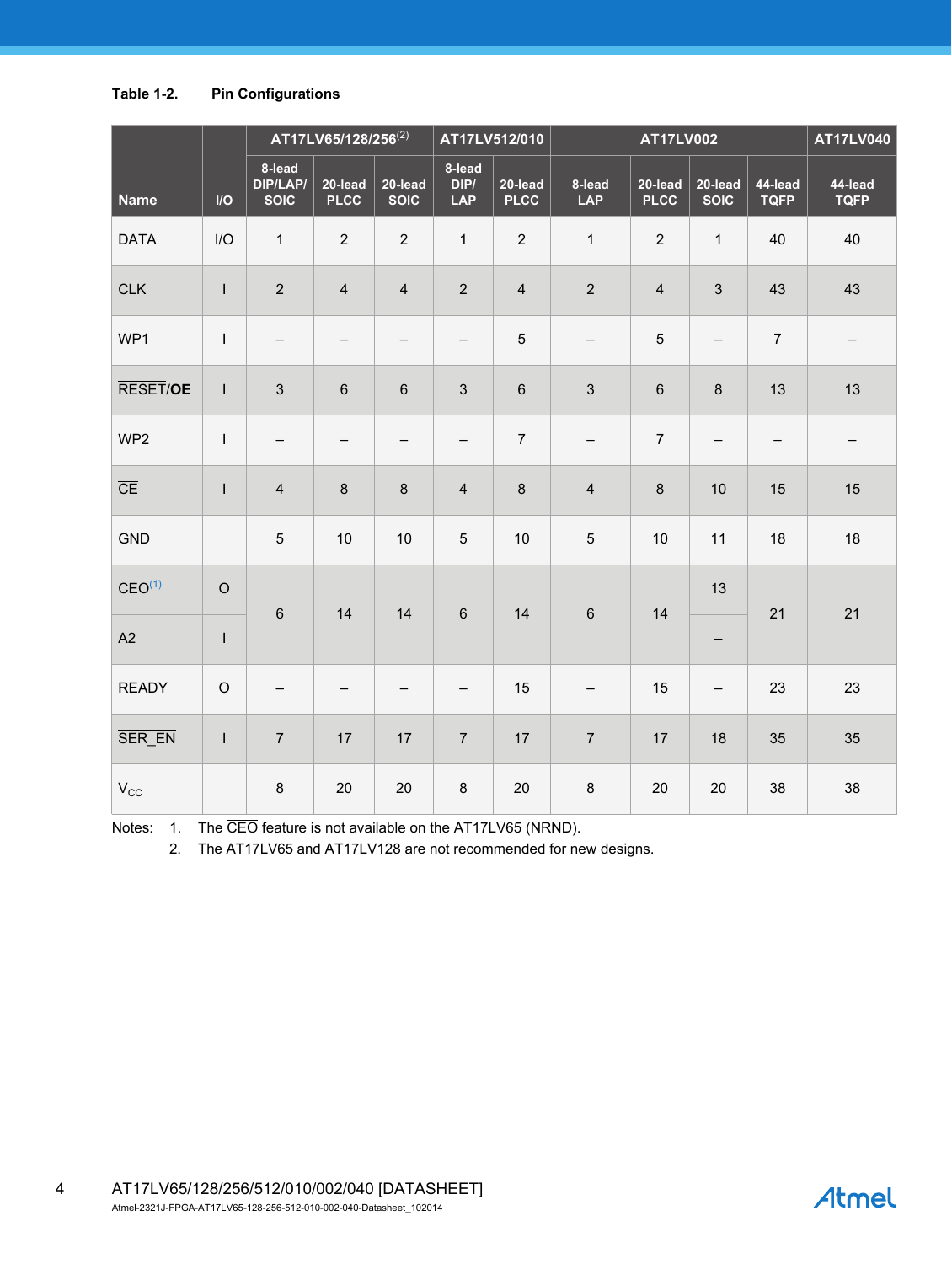

Notes: 1. Drawings are not to scale.

- 2. This pin is only available on the AT17LV65 (NRND), AT17LV128 (NRND), and AT17LV256.
- 3. This pin is only available on the AT17LV512/010/002.
- 4. This pin is not available on the AT17LV65 (NRND).
- 5. The AT17LV65 and AT17LV128 are not recommended for new designs.

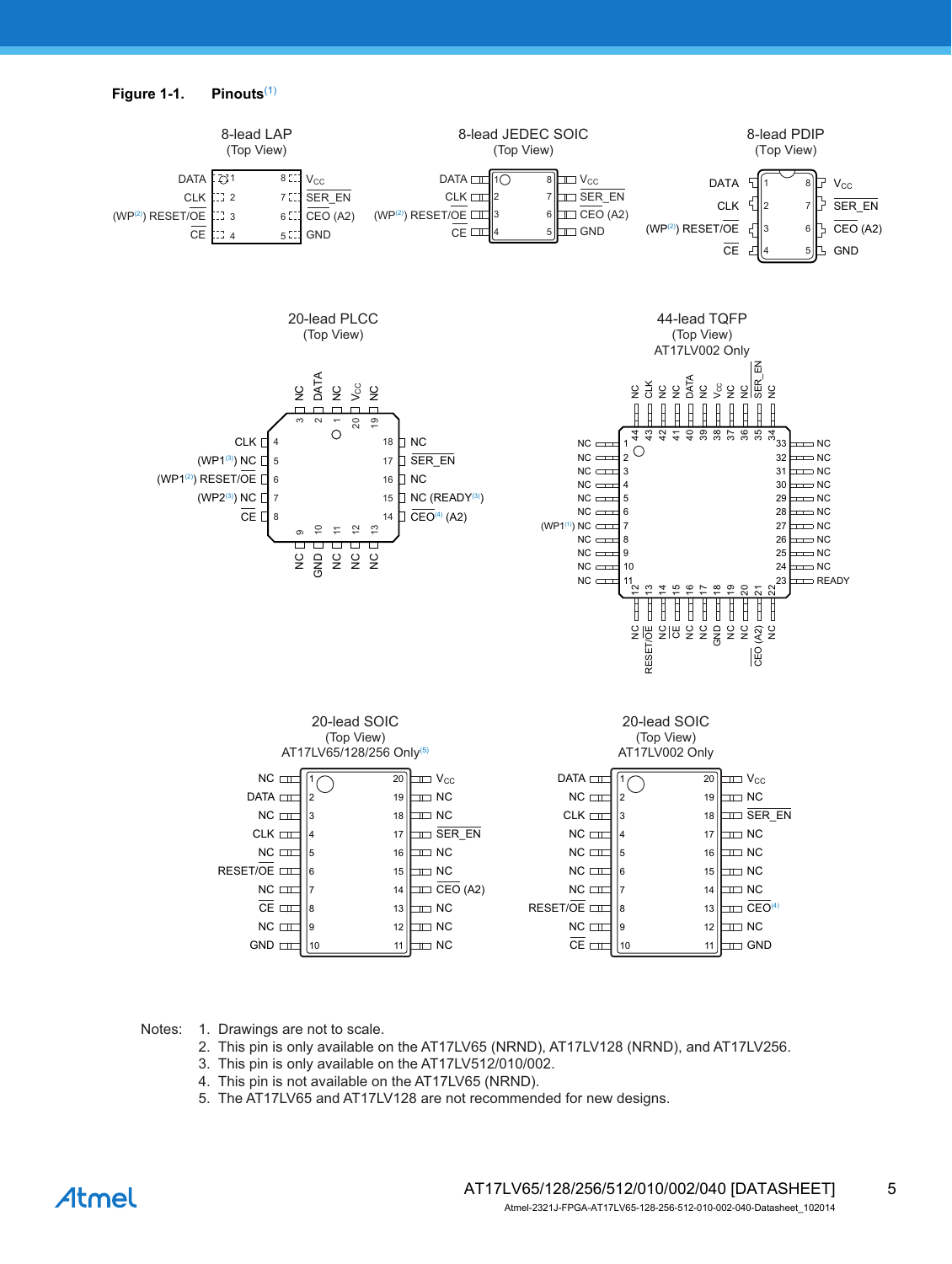# **2. Block Diagram**

**Figure 2-1. Block Diagram**



- Notes: 1. This pin is only available on the AT17LV65 (NRND), AT17LV128 (NRND), and AT17LV256.
	- 2. This pin is only available on AT17LV512, AT17LV010, and AT17LV002.
	- 3. The CEO feature is not available on the AT17LV65 (NRND).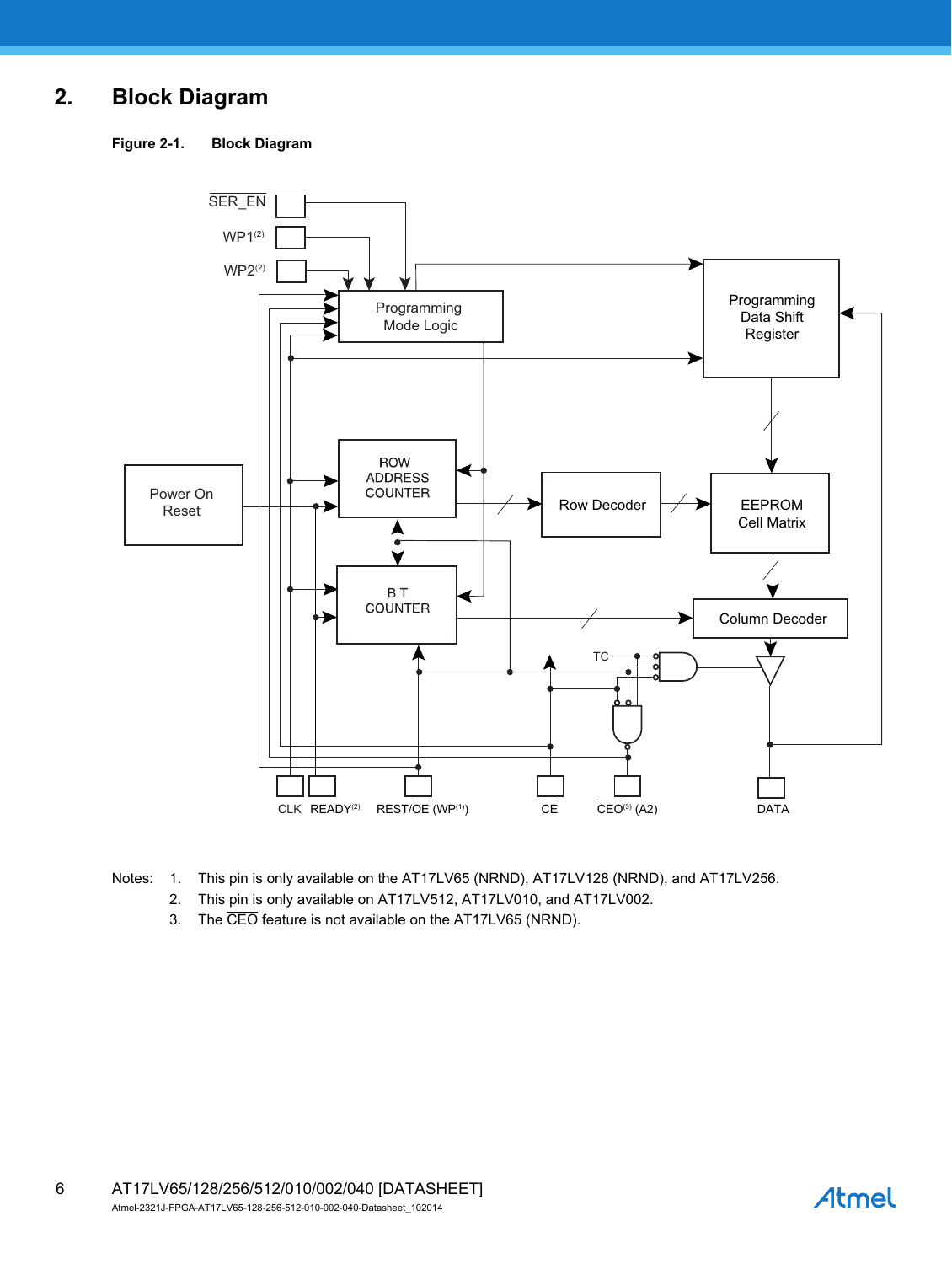# **3. Device Description**

The control signals for the configuration EEPROM (CE, RESET/OE and CCLK) interface directly with the FPGA device control signals. All FPGA devices can control the entire configuration process and retrieve data from the configuration EEPROM without requiring an external intelligent controller.

The configuration EEPROM RESET/OE and CE pins control the tri-state buffer on the DATA output pin and enable the address counter. When RESET/OE is driven High, the configuration EEPROM resets its address counter and tri-states its DATA pin. The  $\overline{CE}$  pin also controls the output of the AT17LV configurator. If  $\overline{CE}$  is held High after the RESET/OE reset pulse, the counter is disabled and the DATA output pin is tri-stated. When OE is subsequently driven Low, the counter and the DATA output pin are enabled. When RESET/OE is driven High again, the address counter is reset and the DATA output pin is tri-stated, regardless of the state of  $\overline{\text{CE}}$ .

When the configurator has driven out all of its data and  $\overline{CEO}$  is driven Low, the device tri-states the DATA pin to avoid contention with other configurators. Upon power-up, the address counter is automatically reset.

This is the default setting for the device. Since almost all FPGAs use RESET Low and OE High, this document will describe RESET/OE.

## **4. FPGA Master Serial Mode Summary**

The I/O and logic functions of any SRAM-based FPGA are established by a configuration program. The program is loaded either automatically upon power-up, or on command, depending on the state of the FPGA mode pins. In Master mode, the FPGA automatically loads the configuration program from an external memory. The AT17LV Serial Configuration EEPROM has been designed for compatibility with the Master Serial mode.

This document discusses the Atmel AT40K, AT40KAL and AT94KAL applications as well as Xilinx applications.

# **5. Control of Configuration**

Most connections between the FPGA device and the AT17LV Serial EEPROM are simple and self-explanatory.

- The DATA output of the AT17LV configurator drives DIN of the FPGA devices.
- The master FPGA CCLK output drives the CLK input of the AT17LV configurator.
- $\bullet$  The  $\overline{CEO}$  output of any AT17LV configurator drives the  $\overline{CE}$  input of the next configurator in a cascaded chain of EEPROMs.
- SER\_EN must be connected to  $V_{CC}$  (except during ISP).
- The READY<sup>(1)</sup> pin is available as an open-collector indicator of the device's reset status; it is driven Low while the device is in its power-on reset cycle and released (tri-stated) when the cycle is complete.

<span id="page-6-0"></span>Note: 1. This pin is not available for the AT17LV65 (NRND), AT17LV128 (NRND), and AT17LV256.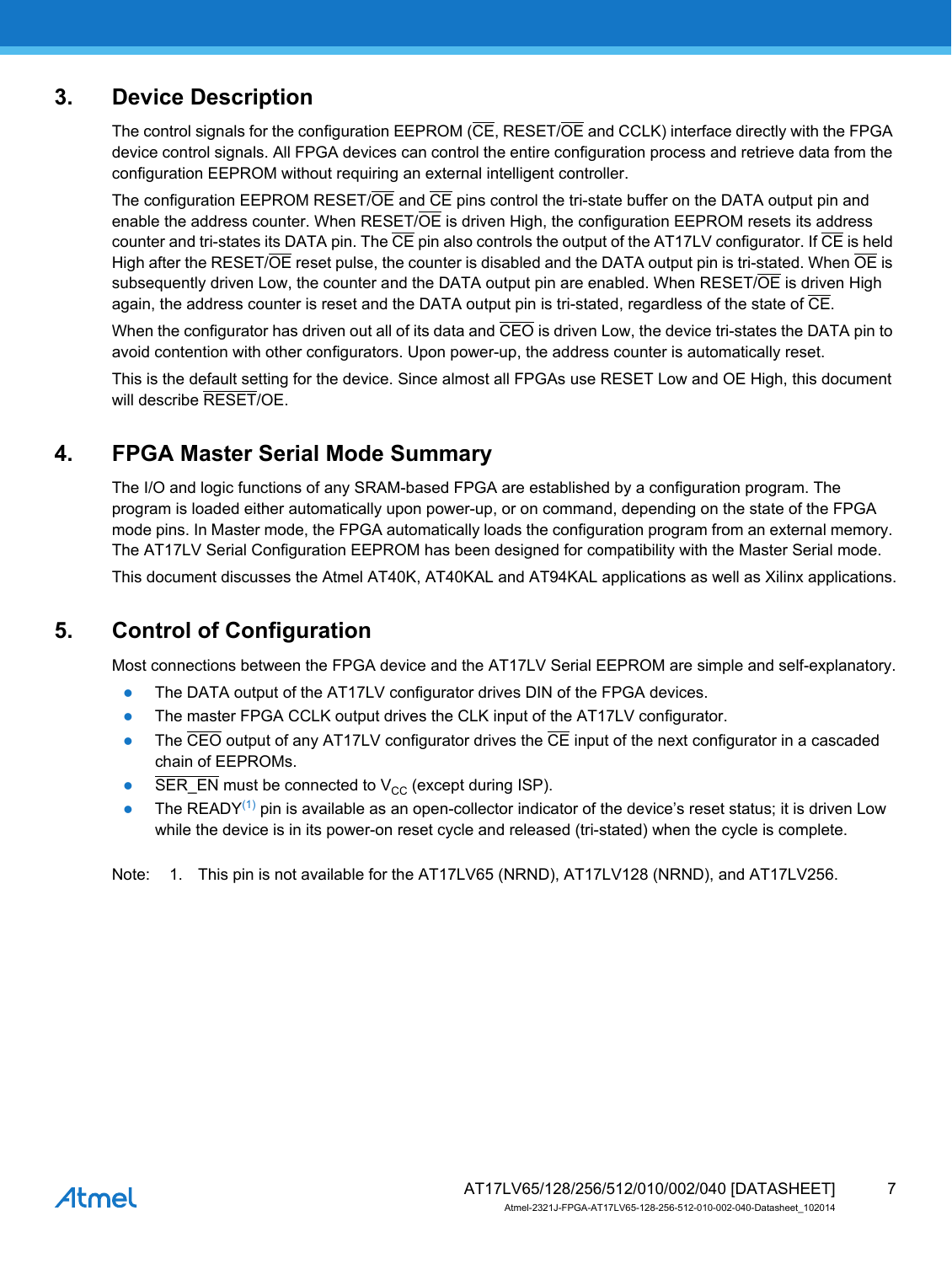# **6. Cascading Serial Configuration EEPROMs**

For multiple FPGAs configured as a daisy-chain, or for FPGAs requiring larger configuration memories, cascaded configurators provide additional memory.

After the last bit from the first configurator is read, the clock signal to the configurator asserts its CEO output Low and disables its DATA line driver. The second configurator recognizes the Low level on its  $\overline{\text{CE}}$  input and enables its DATA output.

After configuration is complete, the address counters of all cascaded configurators are reset if the RESET/OE on each configurator is driven to its active (Low) level.

If the address counters are not to be reset upon completion, then the  $\overline{\text{RESET}}/\text{OE}$  input can be tied to its inactive (High) level.

The AT17LV65 (NRND) devices do not have the CEO feature to perform cascaded configurations.

# **7. AT17LV Reset Polarity**

The AT17LV configurator allows the user to program the reset polarity as either RESET/OE or RESET/OE. This feature is supported by industry-standard programmer algorithms.

## **8. Programming Mode**

The programming mode is entered by bringing SER\_EN Low. In this mode the chip can be programmed by the 2-wire serial bus. The programming is done at  $V_{CC}$  supply only. Programming super voltages are generated inside the chip.

## **9. Standby Mode**

The AT17LV configurators enter a low-power standby mode whenever  $\overline{CE}$  is asserted High. In this mode, the AT17LV65 (NRND), AT17LV128 (NRND), or the AT17LV256 configurator consumes less than 50μA of current at 3.3V (100μA for the AT17LV512/010 and 200μA for the AT17LV002/040). The output remains in a highimpedance state regardless of the state of the  $\overline{OE}$  input.

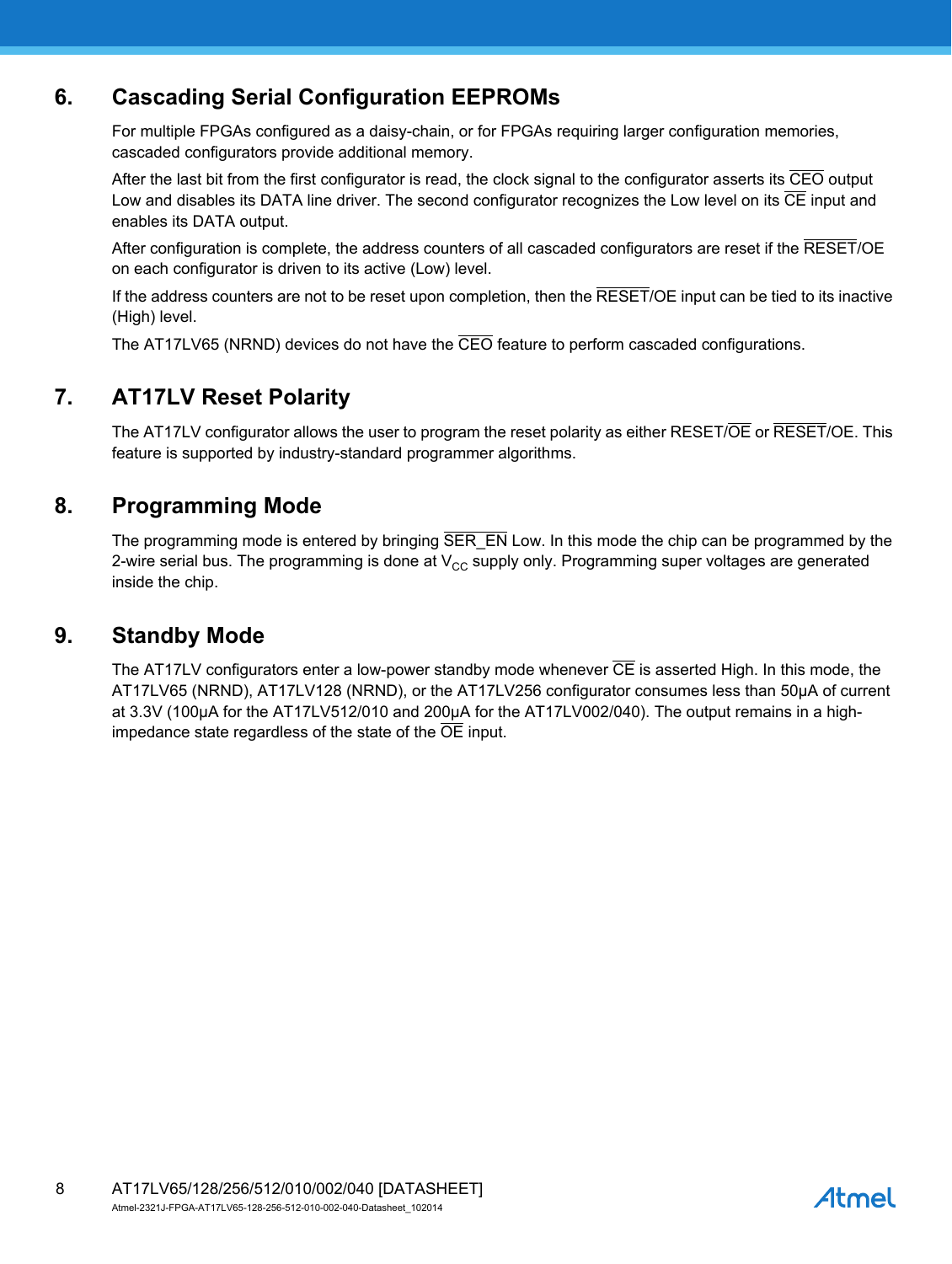# **10. Electrical Specifications**

## **10.1 Absolute Maximum Ratings\***

| Operating Temperature 40°C to +85°C                           |
|---------------------------------------------------------------|
|                                                               |
| Voltage on Any Pin                                            |
|                                                               |
| Maximum Soldering Temp. (10s $@$ 1/16 in.) 260 °C             |
| ESD (R <sub>7AP</sub> = 1.5K, C <sub>7AP</sub> = 100pF) 2000V |

\*Notice: Stresses beyond those listed under Absolute Maximum Ratings may cause permanent damage to the device. This is a stress rating only and functional operation of the device at these or any other conditions beyond those listed under operating conditions is not implied. Exposure to Absolute Maximum Rating conditions for extended periods of time may affect device reliability.

## **10.2 Operating Conditions**

#### **Table 10-1. Operating Conditions**

|              |                    |                                                                      |            | 3.3V       |     | 5.0V       |              |
|--------------|--------------------|----------------------------------------------------------------------|------------|------------|-----|------------|--------------|
| Symbol       | <b>Description</b> |                                                                      | <b>Min</b> | <b>Max</b> | Min | <b>Max</b> | <b>Units</b> |
| $V_{\rm CC}$ | Industrial         | Supply voltage relative to GND<br>-40 $\degree$ C to +85 $\degree$ C | 3.0        | 3.6        | 4.5 | 5.5        |              |

## **10.3 DC Characteristics**

#### Table 10-2. DC Characteristics for  $V_{CC} = 3.3V \pm 10\%$

|                  |                                                               |            | AT17LV65/128/256(1) |            | AT17LV512/010 |            | AT17LV002/40 |              |
|------------------|---------------------------------------------------------------|------------|---------------------|------------|---------------|------------|--------------|--------------|
| Symbol           | <b>Description</b>                                            | <b>Min</b> | <b>Max</b>          | <b>Min</b> | <b>Max</b>    | <b>Min</b> | <b>Max</b>   | <b>Units</b> |
| $V_{\text{IH}}$  | High-level Input Voltage                                      | 2.0        | $V_{\rm CC}$        | 2.0        | $V_{\rm CC}$  | 2.0        | $V_{\rm CC}$ | $\vee$       |
| $V_{IL}$         | Low-level Input Voltage                                       | 0          | 0.8                 | 0          | 0.8           | $\Omega$   | 0.8          | $\vee$       |
| $V_{OH}$         | High-level Output Voltage<br>$(I_{OH} = -2mA)$                | 2.4        |                     | 2.4        |               | 2.4        |              | $\vee$       |
| $V_{OL}$         | Low-level Output Voltage<br>$(I_{OL} = +3mA)$                 |            | 0.4                 |            | 0.4           |            | 0.4          | $\vee$       |
| $I_{\text{CCA}}$ | Supply Current, Active Mode                                   |            | 5                   |            | 5             |            | 5            | <b>mA</b>    |
| I <sub>L</sub>   | Input or Output Leakage Current<br>$(V_{IN} = V_{CC}$ or GND) | $-10$      | 10                  | $-10$      | 10            | $-10$      | 10           | μA           |
| $I_{CCS}$        | Supply Current, Standby Mode                                  |            | 100                 |            | 100           |            | 150          | μA           |

<span id="page-8-0"></span>Note: 1. The AT17LV65 and AT17LV128 are not recommended for new designs.

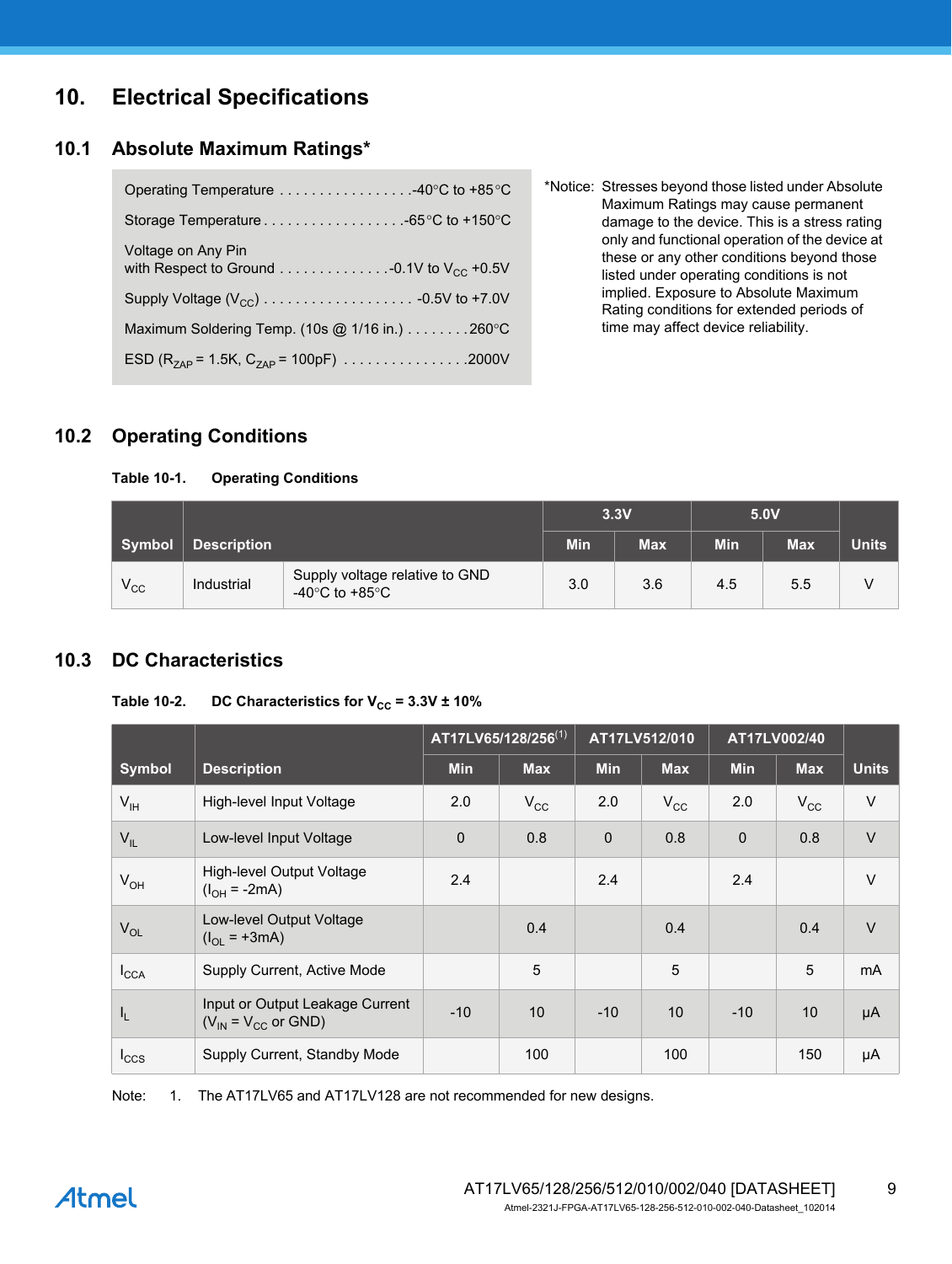|                  |                                                               | $AT17LV65/128/256^{(1)}$ |              | AT17LV512/010 |              | AT17LV002/040 |              |                |
|------------------|---------------------------------------------------------------|--------------------------|--------------|---------------|--------------|---------------|--------------|----------------|
| <b>Symbol</b>    | <b>Description</b>                                            | <b>Min</b>               | <b>Max</b>   | <b>Min</b>    | <b>Max</b>   | <b>Min</b>    | <b>Max</b>   | <b>Units</b>   |
| $V_{\text{IH}}$  | High-level Input Voltage                                      | 2.0                      | $V_{\rm CC}$ | 2.0           | $V_{\rm CC}$ | 2.0           | $V_{\rm CC}$ | $\vee$         |
| $V_{IL}$         | Low-level Input Voltage                                       | $\mathbf 0$              | 0.8          | 0             | 0.8          | $\mathbf 0$   | 0.8          | $\vee$         |
| $V_{OH}$         | High-level Output Voltage<br>$(I_{OH} = -2mA)$                | 3.60                     |              | 3.76          |              | 3.76          |              | $\vee$         |
| $V_{OL}$         | Low-level Output Voltage<br>$(I_{OL} = +3mA)$                 |                          | 0.37         |               | 0.37         |               | 0.37         | $\vee$         |
| $I_{\text{CCA}}$ | Supply Current, Active Mode                                   |                          | 10           |               | 10           |               | 10           | m <sub>A</sub> |
| I <sub>L</sub>   | Input or Output Leakage Current<br>$(V_{IN} = V_{CC}$ or GND) | $-10$                    | 10           | $-10$         | 10           | $-10$         | 10           | μA             |
| $I_{CCS}$        | Supply Current, Standby Mode                                  |                          | 150          |               | 200          |               | 350          | μA             |

Table 10-3. DC Characteristics for  $V_{CC}$  = 5.0V  $\pm$  10%

<span id="page-9-3"></span>Note: 1. The AT17LV65 and AT17LV128 are not recommended for new designs.

## **10.4 AC Characteristics**

## Table 10-4. AC Characteristics for  $V_{CC}$  = 3.3V  $\pm$  10%

|                         |                                                         |            | AT17LV65/128/256(3) |             | AT17LV512/010/002/040 |              |
|-------------------------|---------------------------------------------------------|------------|---------------------|-------------|-----------------------|--------------|
| Symbol                  | <b>Description</b>                                      | <b>Min</b> | <b>Max</b>          | <b>Min</b>  | <b>Max</b>            | <b>Units</b> |
| $T_{OE}^{(1)}$          | OE to Data Delay                                        |            | 55                  |             | 55                    | ns           |
| $T_{CE}$ <sup>(1)</sup> | CE to Data Delay                                        |            | 60                  |             | 60                    | ns           |
| $T_{CAC}^{(1)}$         | CLK to Data Delay                                       |            | 80                  |             | 60                    | ns           |
| $T_{OH}$                | Data Hold from CE, OE, or CLK                           | 0          |                     | $\mathbf 0$ |                       | ns           |
| $T_{DF}^{(2)}$          | CE or OE to Data Float Delay                            |            | 55                  |             | 50                    | ns           |
| $T_{LC}$                | <b>CLK Low Time</b>                                     | 25         |                     | 25          |                       | ns           |
| $T_{HC}$                | <b>CLK High Time</b>                                    | 25         |                     | 25          |                       | ns           |
| $T_{\text{SCE}}$        | CE Setup Time to CLK<br>(to guarantee proper counting)  | 60         |                     | 35          |                       | ns           |
| $T_{HCE}$               | CE Hold Time from CLK<br>(to guarantee proper counting) | 0          |                     | $\pmb{0}$   |                       | ns           |
| $T_{HOE}$               | OE High Time<br>(guarantees counter is reset)           | 25         |                     | 25          |                       | ns           |
| $F_{MAX}$               | Maximum Clock Frequency                                 |            | 10                  |             | 10                    | <b>MHz</b>   |

<span id="page-9-2"></span><span id="page-9-1"></span><span id="page-9-0"></span>Notes: 1. AC test lead = 50pF.

- 2. Float delays are measured with 5pF AC loads. Transition is measured ± 200mV from steady-state active levels.
- 3. The AT17LV65 and AT17LV128 are not recommended for new designs.

**Atmel**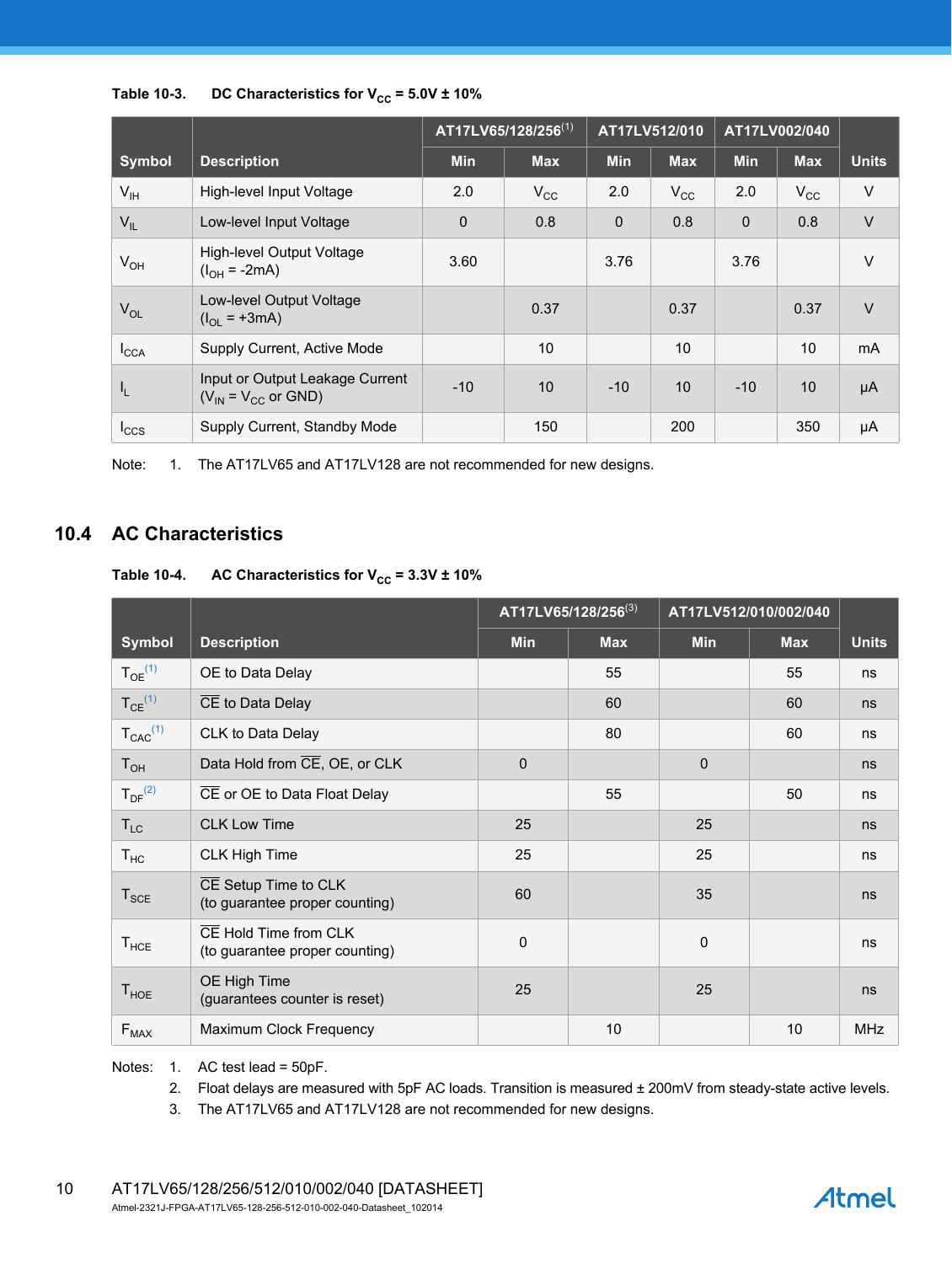

|                          |                                           |            | AT17LV65/128/256(3) | AT17LV512/010/002/040 |            |              |
|--------------------------|-------------------------------------------|------------|---------------------|-----------------------|------------|--------------|
| <b>Symbol</b>            | <b>Description</b>                        | <b>Min</b> | <b>Max</b>          | <b>Min</b>            | <b>Max</b> | <b>Units</b> |
| $T_{CDF}^{(2)}$          | CLK to Data Float Delay                   |            | 60                  |                       | 50         | ns           |
| $T_{\text{OCK}}^{(1)}$   | CLK to CEO Delay                          |            | 60                  |                       | 55         | ns           |
| $T_{OCE}$ <sup>(1)</sup> | $\overline{CE}$ to $\overline{CEO}$ Delay |            | 60                  |                       | 40         | ns           |
| $T_{OOE}$ <sup>(1)</sup> | RESET/OE to CEO Delay                     |            | 45                  |                       | 35         | ns           |
| $F_{MAX}$                | Maximum Clock Frequency                   |            | 8                   |                       | 10         | <b>MHz</b>   |

<span id="page-10-5"></span><span id="page-10-2"></span><span id="page-10-0"></span>Notes: 1. AC test lead = 50pF.

- 2. Float delays are measured with 5pF AC loads. Transition is measured ± 200mV from steady-state active levels.
- 3. The AT17LV65 and AT17LV128 are not recommended for new designs.

## Table 10-6. AC Characteristics for  $V_{CC}$  = 5V  $\pm$  10%

|                         |                                                         |             | AT17LV65/128/256(3) | AT17LV512/010/002/040 |            |              |
|-------------------------|---------------------------------------------------------|-------------|---------------------|-----------------------|------------|--------------|
| <b>Symbol</b>           | <b>Description</b>                                      | <b>Min</b>  | <b>Max</b>          | <b>Min</b>            | <b>Max</b> | <b>Units</b> |
| $T_{OE}^{(1)}$          | OE to Data Delay                                        |             | 35                  |                       | 35         | ns           |
| $T_{CE}$ <sup>(1)</sup> | CE to Data Delay                                        |             | 45                  |                       | 45         | ns           |
| $T_{CAC}^{(1)}$         | CLK to Data Delay                                       |             | 55                  |                       | 50         | ns           |
| $T_{OH}$                | Data Hold from CE, OE, or CLK                           | $\Omega$    |                     | $\mathbf{0}$          |            | ns           |
| $T_{DF}^{(2)}$          | CE or OE to Data Float Delay                            |             | 50                  |                       | 50         | ns           |
| $T_{LC}$                | <b>CLK Low Time</b>                                     | 20          |                     | 20                    |            | ns           |
| $T_{HC}$                | <b>CLK High Time</b>                                    | 20          |                     | 20                    |            | ns           |
| $T_{SCE}$               | CE Setup Time to CLK<br>(To Guarantee Proper Counting)  | 40          |                     | 25                    |            | ns           |
| $T_{HCE}$               | CE Hold Time from CLK<br>(To Guarantee Proper Counting) | $\mathbf 0$ |                     | $\mathbf 0$           |            | ns           |
| $T_{HOE}$               | OE High Time<br>(Guarantees Counter is Reset)           | 20          |                     | 20                    |            | ns           |
| $F_{MAX}$               | Maximum Clock Frequency                                 |             | 12.5                |                       | 15         | <b>MHz</b>   |

<span id="page-10-4"></span><span id="page-10-3"></span><span id="page-10-1"></span>Notes: 1. AC test lead = 50pF.

- 2. Float delays are measured with 5pF AC loads. Transition is measured ± 200mV from steady-state active levels.
- 3. The AT17LV65 and AT17LV128 are not recommended for new designs.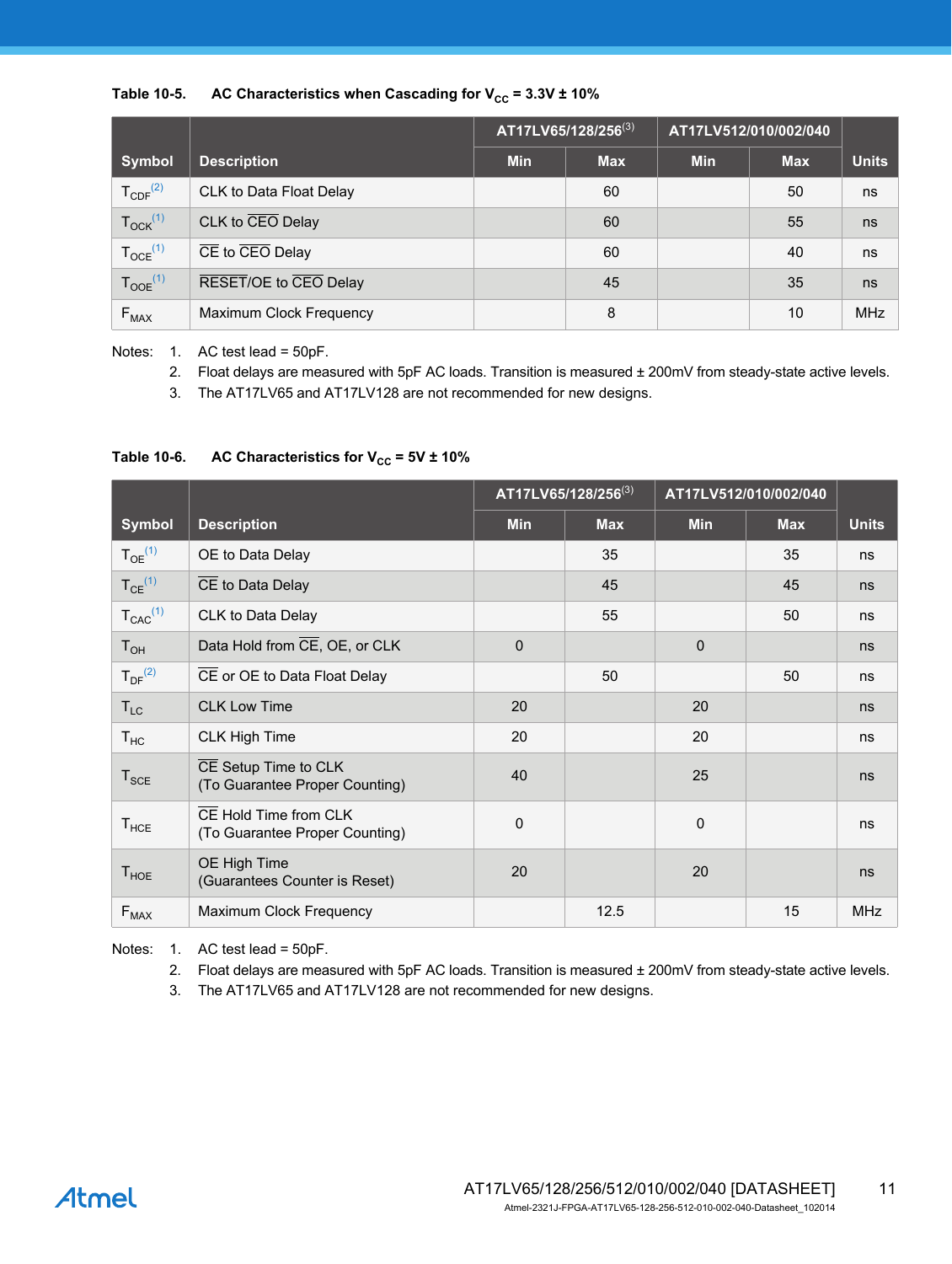

|                          |                                                         |            | AT17LV65/128/256(3) | AT17LV512/010/002/040 |            |              |
|--------------------------|---------------------------------------------------------|------------|---------------------|-----------------------|------------|--------------|
| <b>Symbol</b>            | <b>Description</b>                                      | <b>Min</b> | <b>Max</b>          | <b>Min</b>            | <b>Max</b> | <b>Units</b> |
| $T_{CDF}^{(2)}$          | CLK to Data Float Delay                                 |            | 50                  |                       | 50         | ns           |
| $T_{OCK}$ <sup>(1)</sup> | CLK to CEO Delay                                        |            | 40                  |                       | 40         | ns           |
| $T_{OCE}$ <sup>(1)</sup> | $\overline{\text{CE}}$ to $\overline{\text{CEO}}$ Delay |            | 35                  |                       | 35         | ns           |
| $T_{OOE}$ <sup>(1)</sup> | RESET/OE to CEO Delay                                   |            | 35                  |                       | 30         | ns           |
| $F_{MAX}$                | Maximum Clock Frequency                                 |            | 10                  |                       | 12.5       | <b>MHz</b>   |

<span id="page-11-2"></span><span id="page-11-1"></span><span id="page-11-0"></span>Notes: 1. AC test lead = 50pF.

- 2. Float delays are measured with 5pF AC loads. Transition is measured ± 200mV from steady-state active levels.
- 3. The AT17LV65 and AT17LV128 are not recommended for new designs.

#### **Figure 10-1. AC Waveforms**







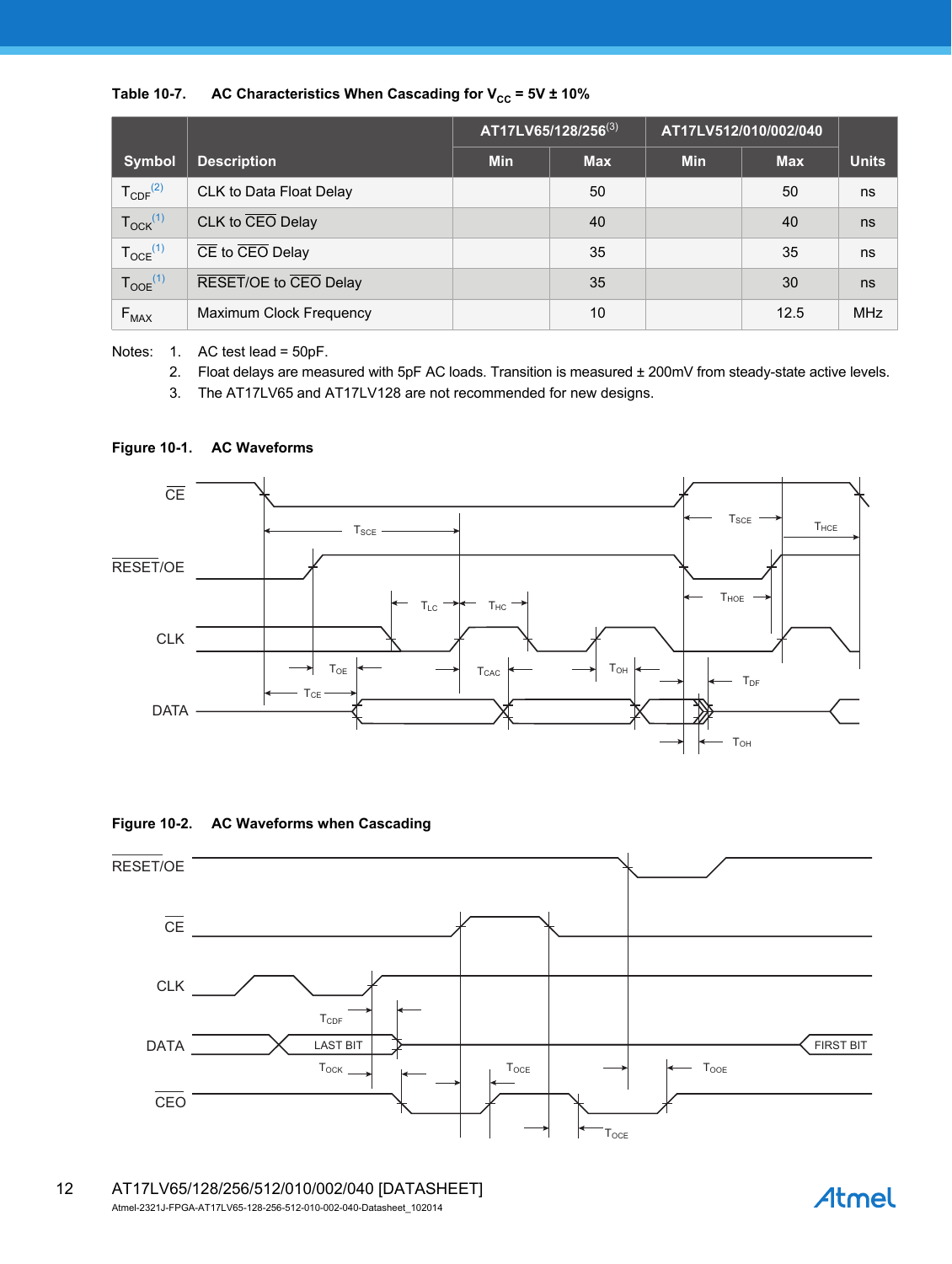## **10.5 Thermal Resistance Coefficients**

| <b>Package Type</b> |                                                  |                                            | AT17LV65/128/256 <sup>(2)</sup> | AT17LV512/010 | <b>AT17LV002</b> | <b>AT17LV040</b> |
|---------------------|--------------------------------------------------|--------------------------------------------|---------------------------------|---------------|------------------|------------------|
| 8CN4                | Leadless Array<br>Package (LAP)                  | $\theta_{\text{JC}}$ [°C/W]                | 45                              | 45            | 45               |                  |
|                     |                                                  | $\theta_{\text{JA}}$ [°C/W] <sup>(1)</sup> | 115.71                          | 135.71        | 159.60           |                  |
| 8P3                 | <b>Plastic Dual Inline</b><br>Package (PDIP)     | $\theta_{\text{JC}}$ [°C/W]                | 37                              | 37            |                  |                  |
|                     |                                                  | $\theta_{JA}$ [°C/W] <sup>(1)</sup>        | 107                             | 107           |                  |                  |
| 8S1                 | <b>Plastic Gull Wing</b><br>Small Outline (SOIC) | $\theta_{\text{JC}}$ [°C/W]                | 45                              |               |                  |                  |
|                     |                                                  | $\theta_{IA}$ [°C/W] <sup>(1)</sup>        | 150                             |               |                  |                  |
| 20J                 | Plastic Leaded Chip<br>Carrier (PLCC)            | $\theta_{\text{JC}}$ [°C/W]                | 35                              | 35            | 35               |                  |
|                     |                                                  | $\theta_{JA}$ [°C/W] <sup>(1)</sup>        | 90                              | 90            | 90               |                  |
| 20S2                | <b>Plastic Gull Wing</b><br>Small Outline (SOIC) | $\theta_{\text{JC}}$ [°C/W]                |                                 |               |                  |                  |
|                     |                                                  | $\theta_{\text{JA}}$ [°C/W] <sup>(1)</sup> |                                 |               |                  |                  |
| 44A                 | Thin Plastic Quad<br>Flat Package (TQFP)         | $\theta_{\text{JC}}$ [°C/W]                |                                 |               | 17               | 17               |
|                     |                                                  | $\theta_{JA}$ [°C/W] <sup>(1)</sup>        |                                 |               | 62               | 62               |

#### **Table 10-8. Thermal Resistance Coefficients**

<span id="page-12-1"></span><span id="page-12-0"></span>Notes: 1. Airflow = 0ft/min.

2. The AT17LV65 and AT17LV128 are not recommended for new designs.

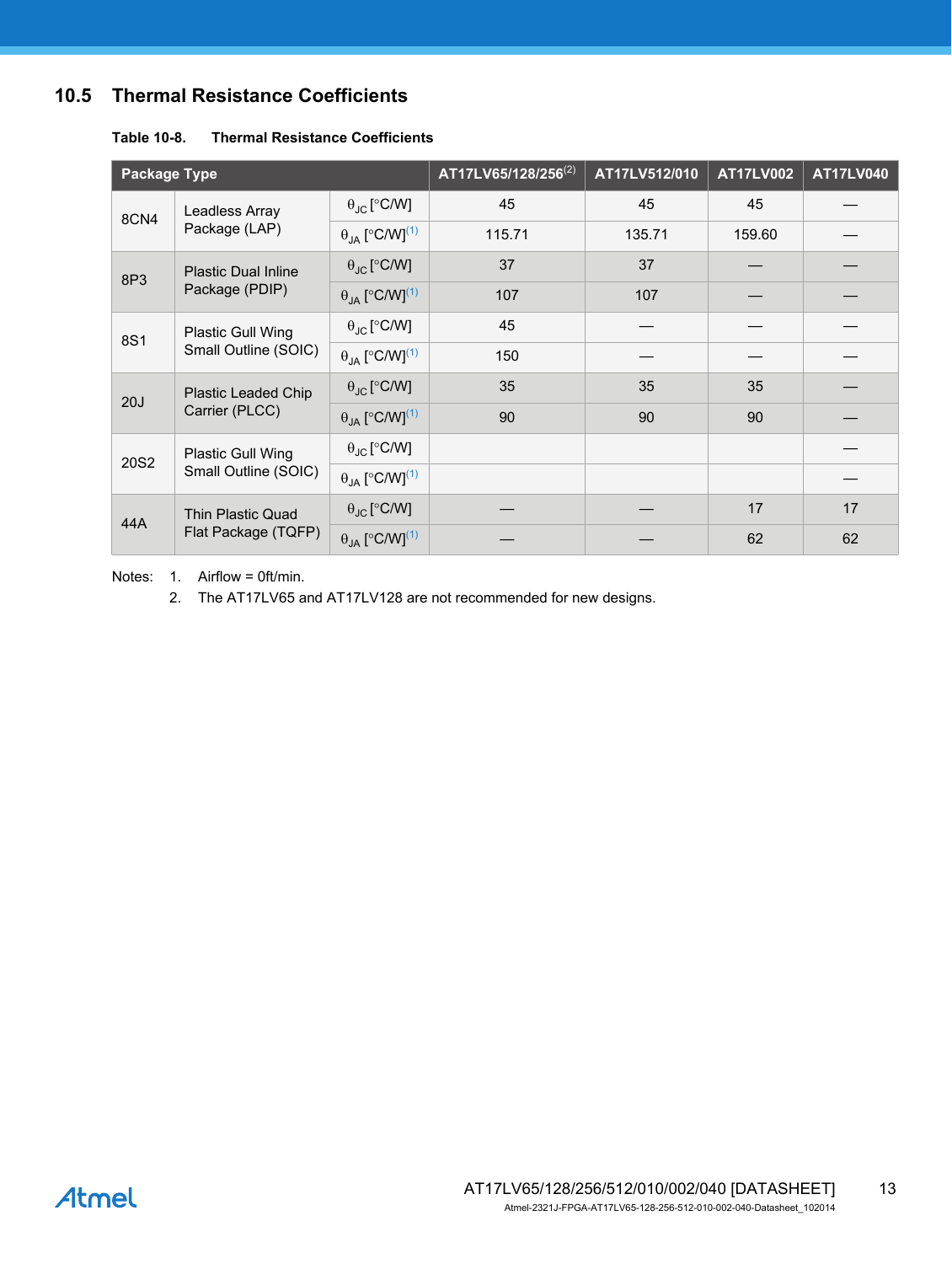# **11. Ordering Information**

## **11.1 Ordering Code Detail**



AT17LV65/128/256/512/010/002/040 [DATASHEET] Atmel-2321J-FPGA-AT17LV65-128-256-512-010-002-040-Datasheet\_102014 14

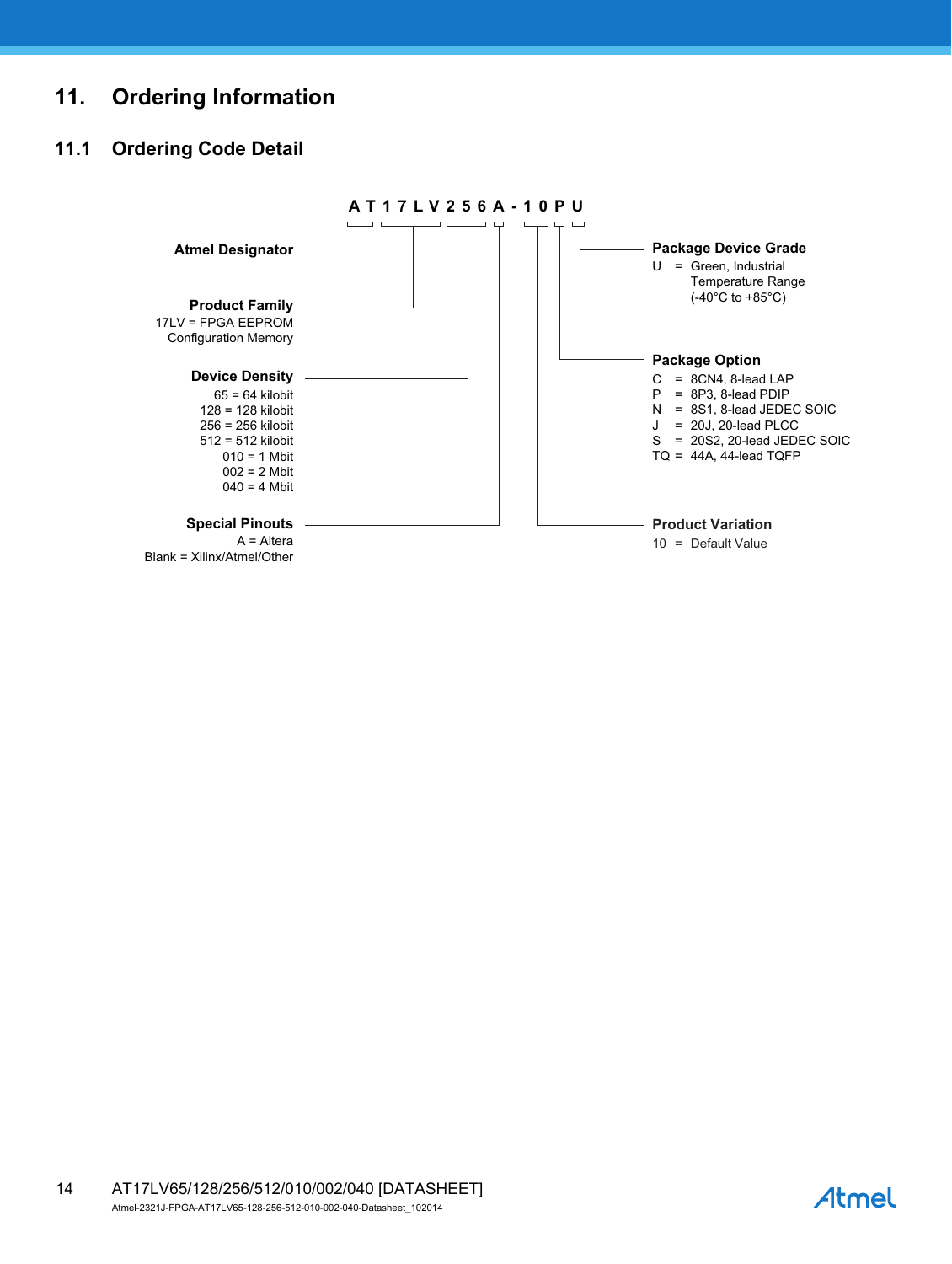# **11.2 Ordering Information**

| <b>Memory Size</b> | <b>Atmel Ordering Code</b>                 | <b>Lead Finish</b>                 | Package          | Voltage      | <b>Operation Range</b>                            |
|--------------------|--------------------------------------------|------------------------------------|------------------|--------------|---------------------------------------------------|
|                    | AT17LV256-10CU                             | CuNiAu<br>(Lead-free/Halogen-free) | 8CN4             | 3.0V to 5.5V | Industrial<br>(-40°C to 85°C)                     |
|                    | AT17LV256-10JU                             | Sn<br>(Lead-free/Halogen-free)     | 20J              |              |                                                   |
| 256-Kbit           | AT17LV256-10NU                             |                                    | <b>8S1</b>       |              |                                                   |
|                    | AT17LV256-10PU                             |                                    | 8P3              |              |                                                   |
|                    | AT17LV256-10SU                             |                                    | 20S2             |              |                                                   |
|                    |                                            |                                    |                  |              |                                                   |
| 512-Kbit           | AT17LV512-10CU                             | CuNiAu<br>(Lead-free/Halogen-free) | 8CN4             | 3.0V to 5.5V | Industrial<br>(-40°C to 85°C)                     |
|                    | AT17LV512-10JU                             | Sn<br>(Lead-free/Halogen-free)     | 20J              |              |                                                   |
|                    |                                            |                                    |                  |              |                                                   |
|                    | AT17LV010-10CU                             | CuNiAu<br>(Lead-free/Halogen-free) | 8CN4             | 3.0V to 5.5V | Industrial<br>(-40 $\degree$ C to 85 $\degree$ C) |
| 1-Mbit             | AT17LV010-10JU                             | Sn                                 | 20J              |              |                                                   |
|                    | (Lead-free/Halogen-free)<br>AT17LV010-10PU |                                    | 8P <sub>3</sub>  |              |                                                   |
|                    |                                            |                                    |                  |              |                                                   |
|                    | AT17LV002-10CU                             | CuNiAu<br>(Lead-free/Halogen-free) | 8CN4             | 3.0V to 5.5V | Industrial<br>(-40 $\degree$ C to 85 $\degree$ C) |
| 2-Mbit             | AT17LV002-10JU                             |                                    | 20J              |              |                                                   |
|                    | AT17LV002-10SU                             | Sn<br>(Lead-free/Halogen-free)     | 20S <sub>2</sub> |              |                                                   |
|                    | AT17LV002-10TQU                            |                                    | 44A              |              |                                                   |
|                    |                                            |                                    |                  |              |                                                   |
| 4-Mbit             | AT17LV040-10TQU                            | Sn<br>(Lead-free/Halogen-free)     | 44A              | 3.0V to 5.5V | Industrial<br>(-40 $\degree$ C to 85 $\degree$ C) |

| Package Type |                                                                                                  |  |  |  |
|--------------|--------------------------------------------------------------------------------------------------|--|--|--|
| <b>8CN4</b>  | 8-lead, 6mm x 6mm x 1mm, Leadless Array Package (LAP) (Pin-compatible with 8-lead SOIC Packages) |  |  |  |
| 8P3          | 8-lead, 0.300" Wide, Plastic Dual Inline Package (PDIP)                                          |  |  |  |
| <b>8S1</b>   | 8-lead, 0.150" Wide, Plastic Gull Wing Small Outline (JEDEC SOIC)                                |  |  |  |
| 20J          | 20-lead, Plastic J-leaded Chip Carrier (PLCC)                                                    |  |  |  |
| <b>20S2</b>  | 20-lead, 0.300" Wide, Plastic Gull Wing Small Outline (SOIC)                                     |  |  |  |
| 44A          | 44-lead, Thin (1.0mm) Plastic Quad Flat Package Carrier (TQFP)                                   |  |  |  |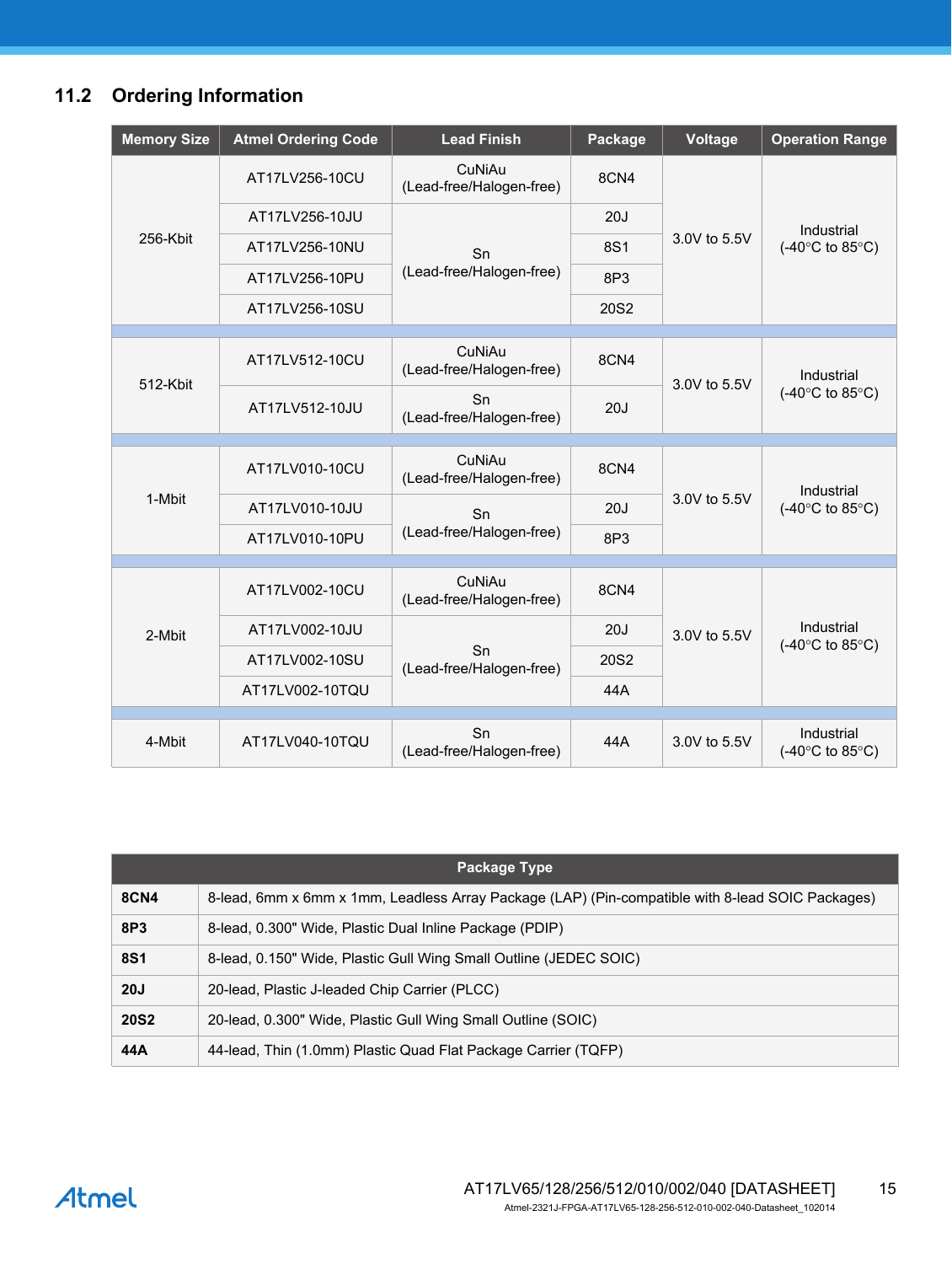# **12. Packaging Information**

## **12.1 8CN4 – LAP**



Atmel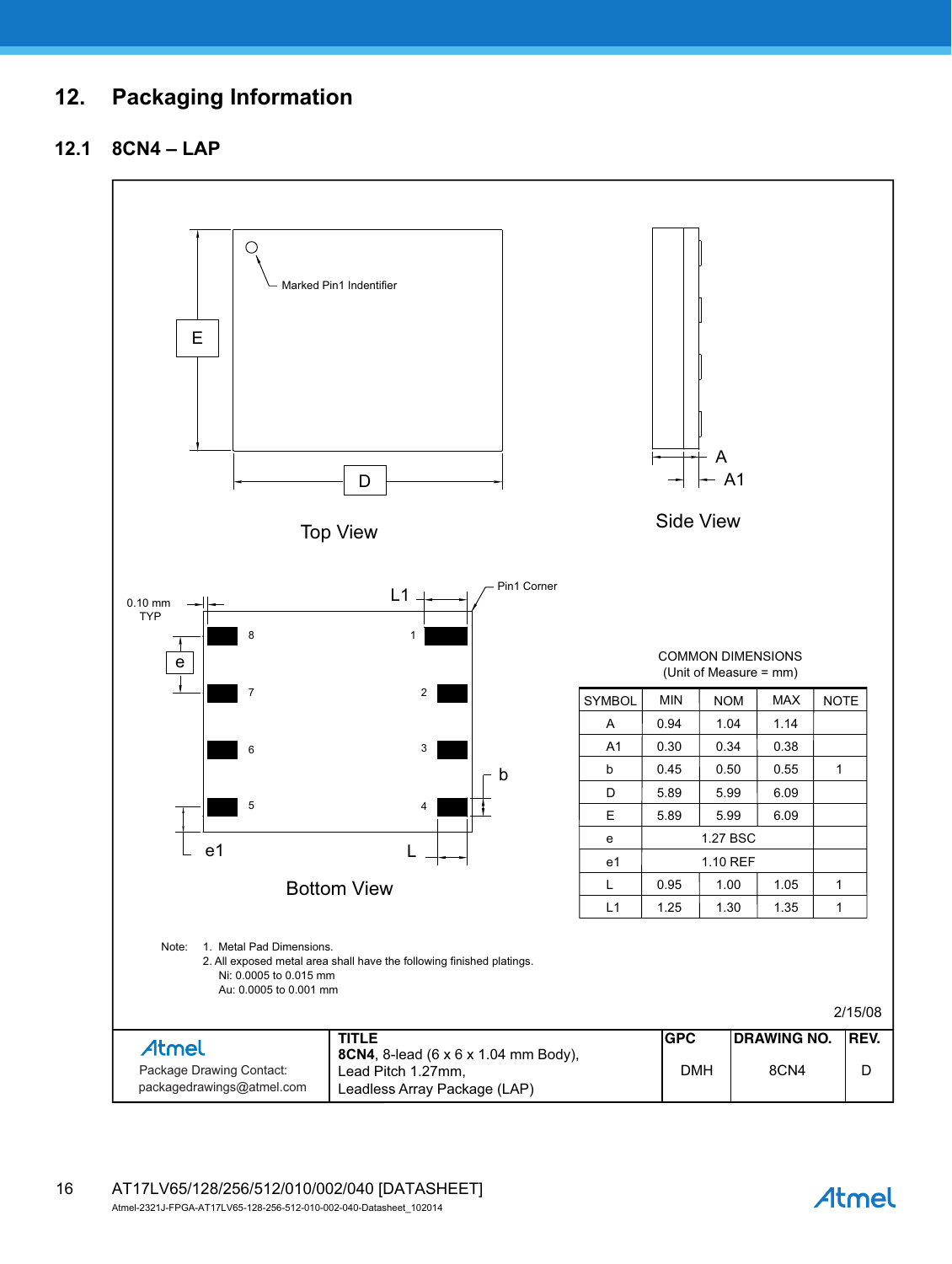

Atmel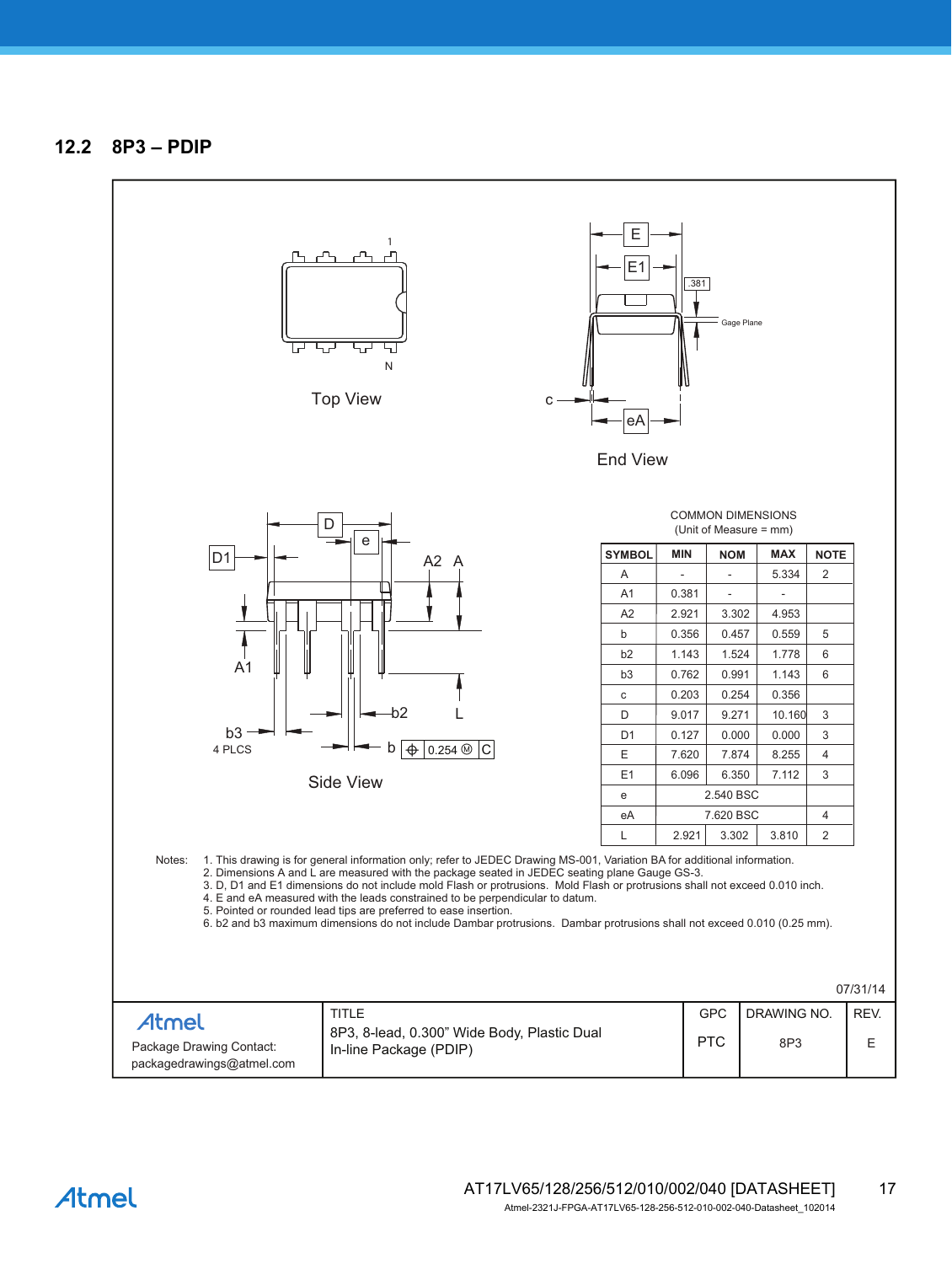**12.3 8S1 – SOIC**



**Atmel**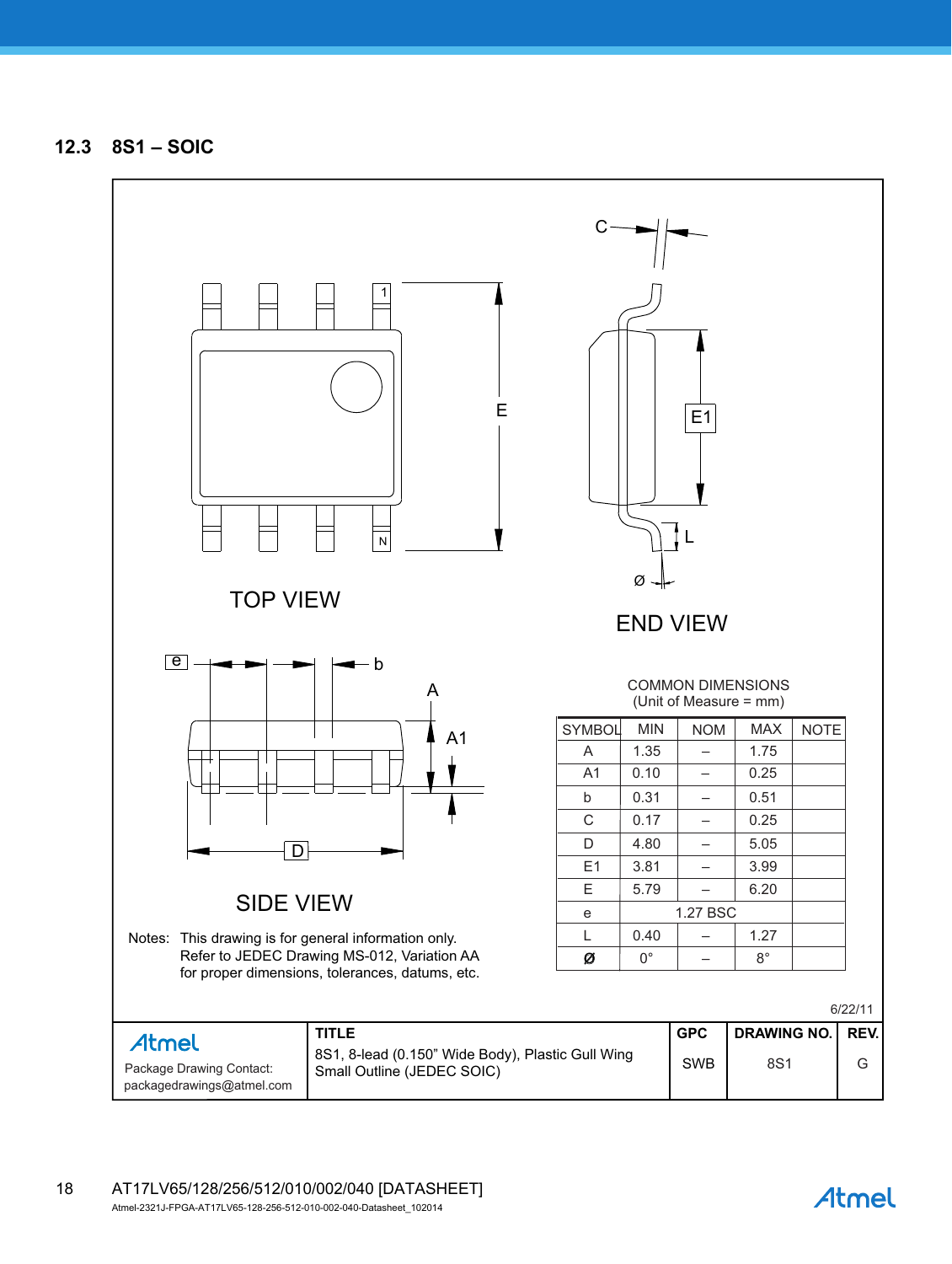## **12.4 20J – PLCC**



Atmel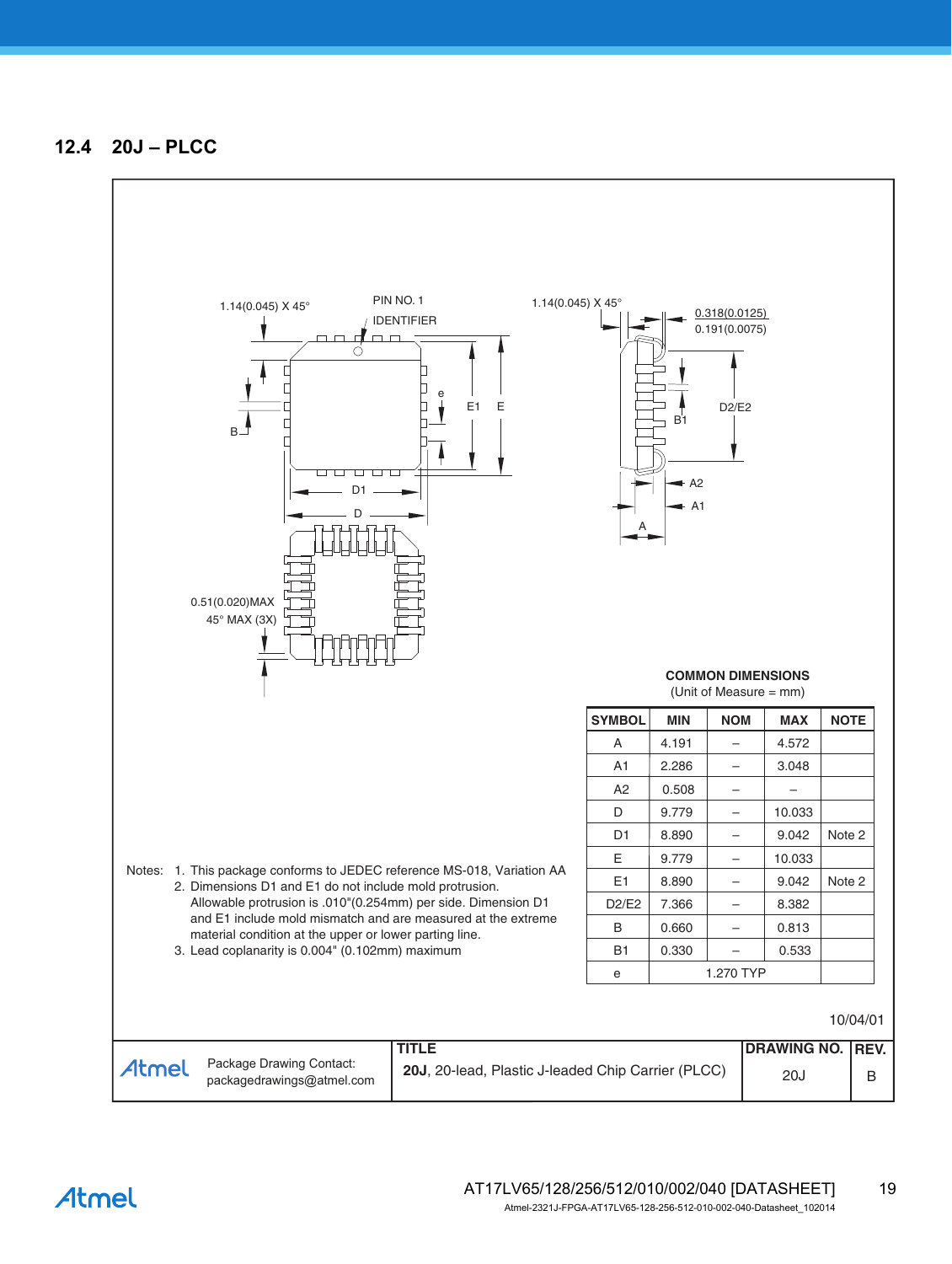

# Atmel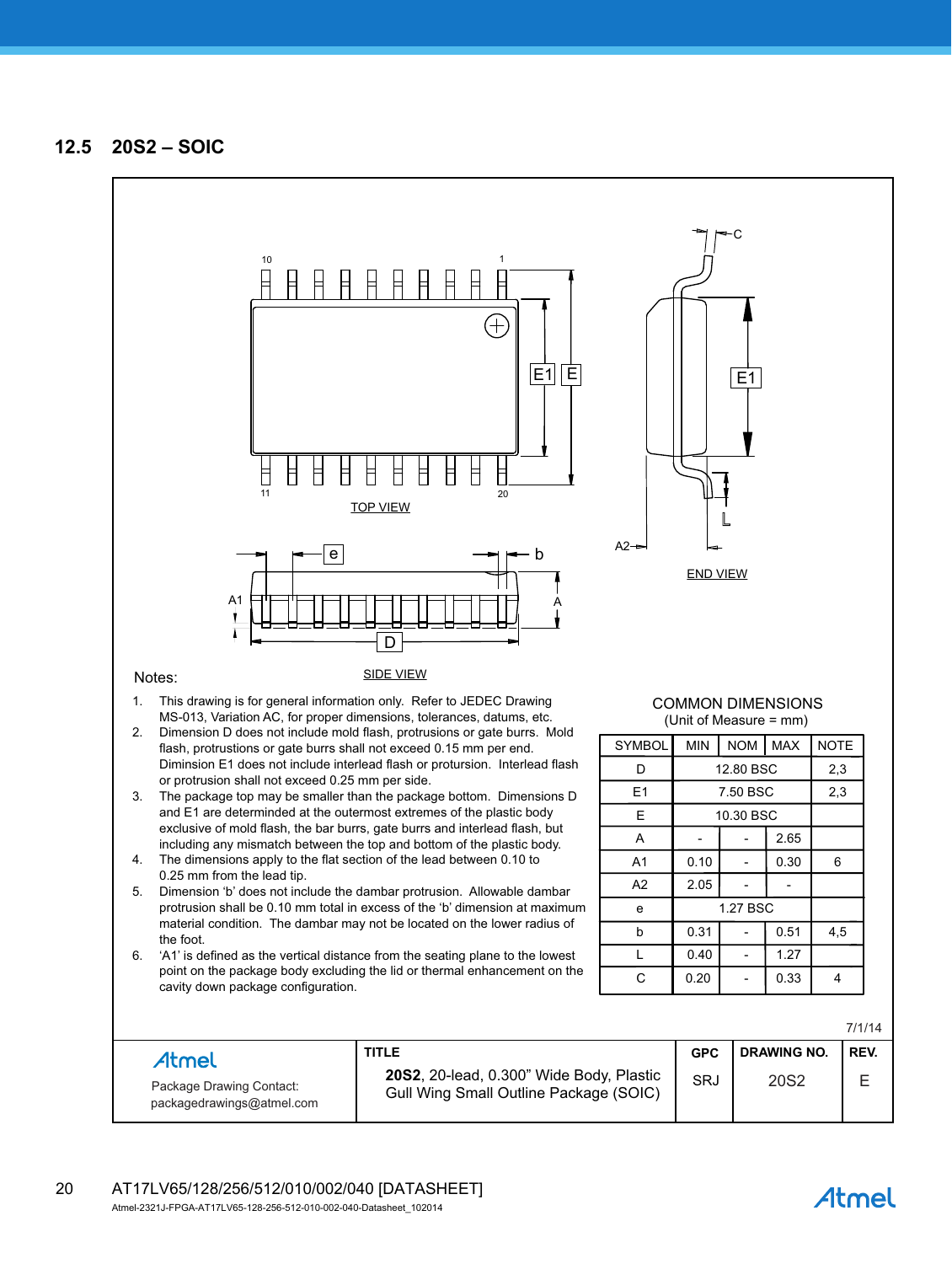**12.6 44A – TQFP**

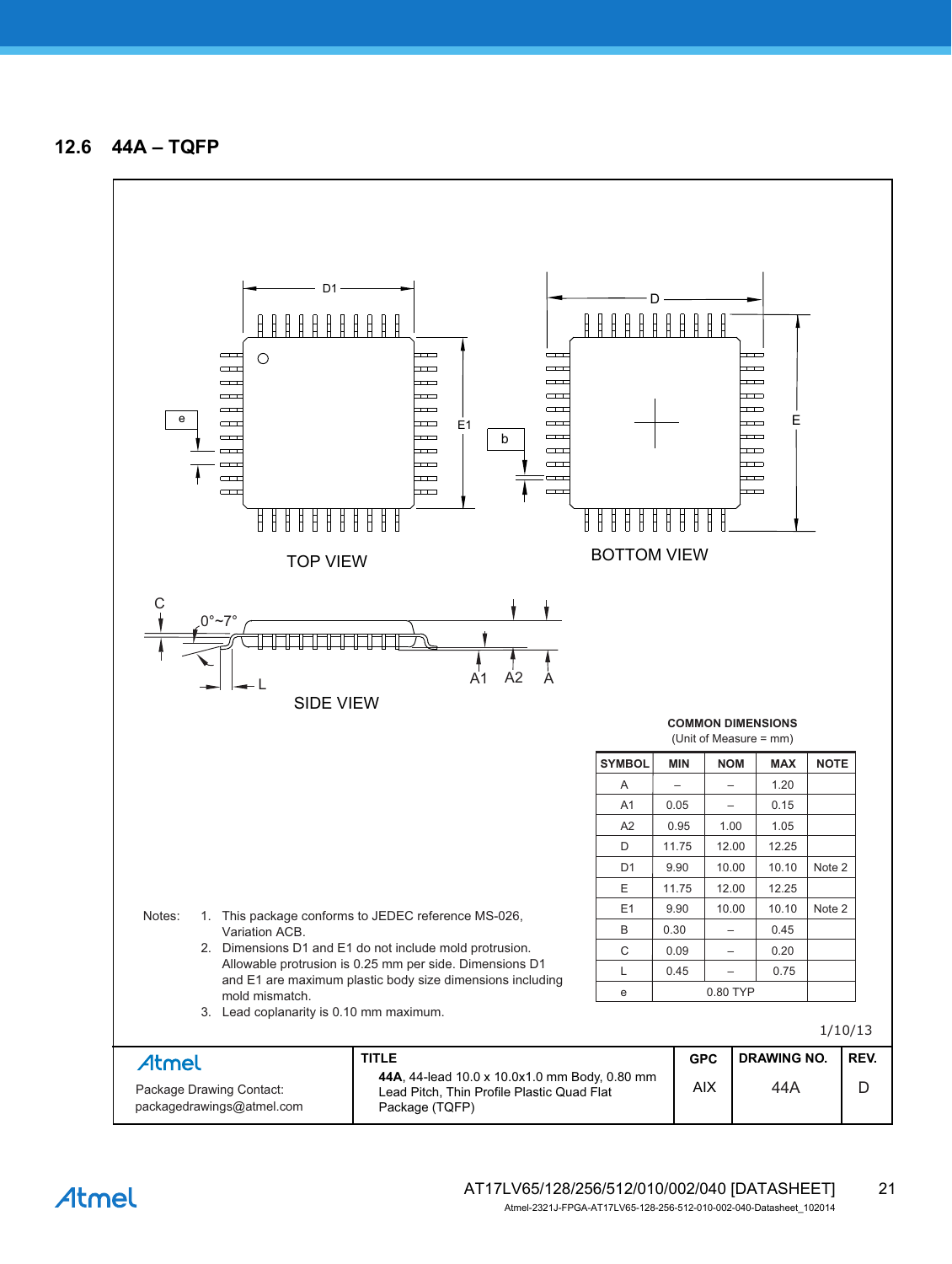# **13. Revision History**

| Rev. No. | <b>Date</b> | <b>History</b>                                                                                                                                                  |
|----------|-------------|-----------------------------------------------------------------------------------------------------------------------------------------------------------------|
| 2321J    | 10/2014     | The AT17LV65 and AT17LV128 are not recommended for new designs.                                                                                                 |
|          |             | Removed the commercial options.                                                                                                                                 |
|          |             | Updated the 8P3, 8S1, 20S2, and 44A package outline drawings, ordering code details,<br>ordering code table, document's template, Atmel logos, disclaimer page. |
| 23211    | 02/2008     | Removed -10SC, 10SI, -10TQC, -10TQI, -10BJC and -10BJI devices from ordering information.                                                                       |
| 2321H    | 03/2006     | Added last-time buy for AT17LVXXX-10CC and AT17LVXXX-10CI.                                                                                                      |